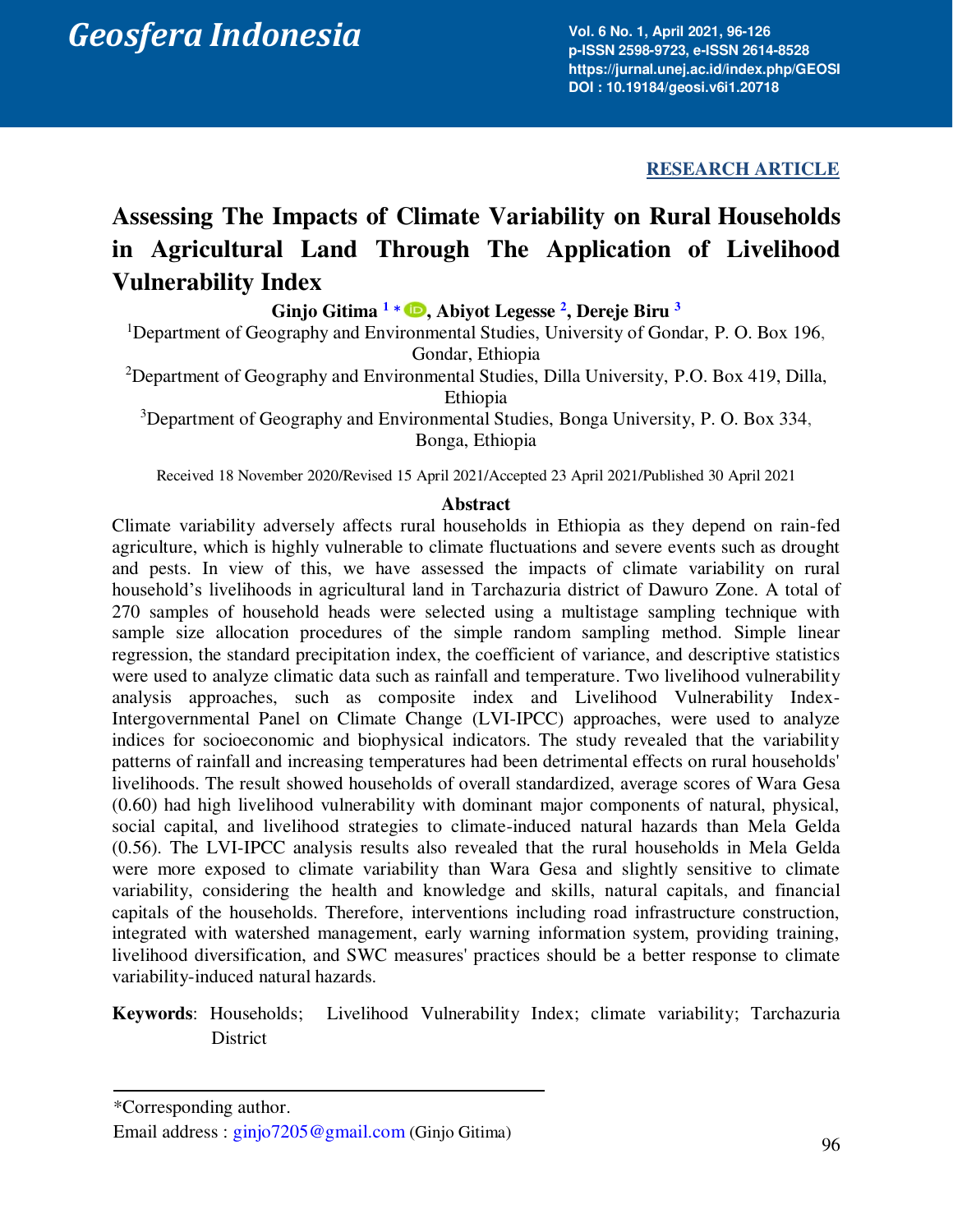#### **1. Introduction**

The detrimental effects of climate change and variability have become an environmental and socioeconomic problem that is rapidly causing climate-driven hazards for people around the world [\(Adu et al., 2018\)](#page-26-0). Globally, climate-related hazards are seen to have a huge impact on young, elderly, poor and marginalized populations such as households headed by women and people with limited access to resources [\(IPCC, 2014;](#page-28-0) [Tanner et al., 2015;](#page-29-0) [Paul et al., 2019\)](#page-29-1). Climate-related hazards have many indirect impacts on the livelihoods, health, water, agricultural production and socioeconomic welfare of systems (Gezie, 2019; [Masuda et al., 2019;](#page-28-1) [Endalew &](#page-27-0)  [Sen, 2020\)](#page-27-0). Climate variability is predicted to increase the frequency and severity of certain severe weather events [\(IPCC, 2018\)](#page-28-2), and disasters such as floods of agricultural lands, droughts, storms, and cyclones [\(Ullah et al., 2018\)](#page-30-0). Also, Africa is the utmost vulnerable continent to climate variabilitywith 350–600 million Africans facing increased water stress by the 2050s [\(Hahn et al., 2009\)](#page-28-3).

Climate change and variability are adversely affecting smallholder farming households in Africa because their activity depends on climate-regulated water resources with low adaptive capacity [\(Adu et al., 2019\)](#page-26-0). Similarly, dependence on agriculture, pastoralism and lack of irrigation means that African farmers are especially vulnerable to climate hazards [\(Hahn et al.,](#page-28-3)  [2009;](#page-28-3) [Araro et al., 2019\)](#page-26-1). Indeed, rural households' livelihood is considered to be highly vulnerable to climate change and variability (Turpie  $\&$  Visser, 2013). This livelihood vulnerability of rural farmers in Africa is triggered by exposure to climate change and variability and by combining social, economic, and environmental factors that interact with it, including Sub-Saharan Africa [\(Ofoegbu et al., 2017\)](#page-29-2). The agricultural sector in Sub-Saharan Africa is extremely susceptible to potential climate changes and variability [\(Turpie & Visser, 2013\)](#page-30-1).

<span id="page-1-1"></span><span id="page-1-0"></span>Food insecurity is one of the major drivers that determine development dynamics in East Africa, especially in Ethiopia; due to these the country faces drought and poverty in different periods due to climate changes and variability that was directly affecting the agricultural output [\(Few et al., 2015;](#page-27-1) [Ademe et al., 2020;](#page-26-2) [Ketema & Negeso, 2020\)](#page-1-0). Ethiopia is an agro-based economy where agriculture contributes 45% to the gross domestic product (GDP). The agriculture sector is a source of livelihood for more than 80% of the population (Dendir  $\&$ [Simane, 2019\)](#page-27-2). In fact, rain-fed agriculture in the country is more vulnerable to the adverse effects of climate variability [\(Gezie, 2019\)](#page-27-3) and extreme events like drought and pests [\(Endalew](#page-27-0)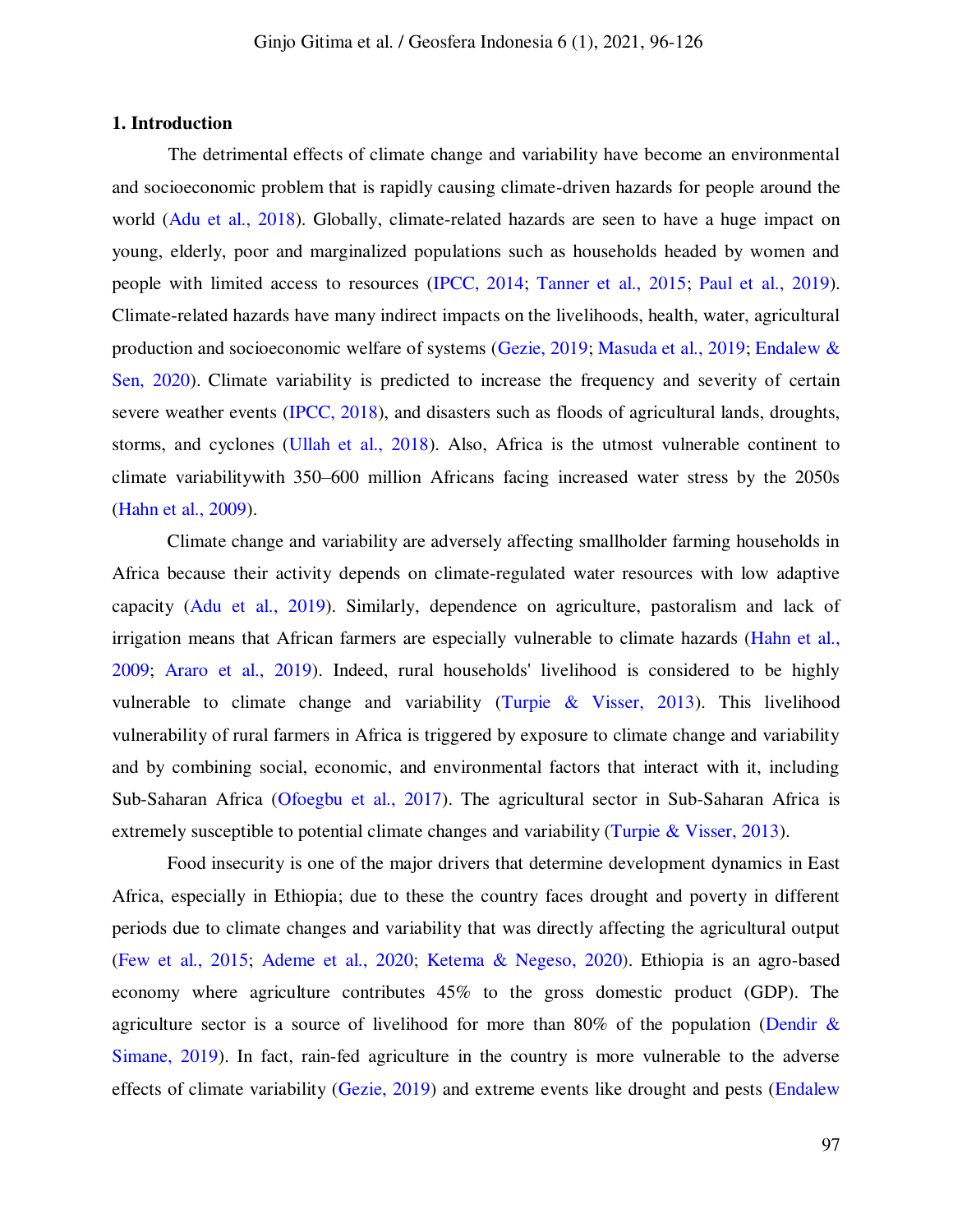[& Sen, 2020\)](#page-27-0). Even if productivity grew, climate variability would still dramatically impact incountry [\(Teshome & Baye, 2018\)](#page-26-3).

In addition, climate change projected in Ethiopia is expected to result in decreased precipitation variability and an increase in temperature (1.1 to 3.1°C by 2060 and 1.5 to 5.1°C by 2090) with a rise in the frequency and intensity of extreme events such as flood and drought [\(National Meteorological Agency, 2007\)](#page-29-3). Other studies indicate an increase of temperature in all seasons of 1.4°C to 2.9°C by the 2050s [\(Conway & Schipper, 2011\)](#page-27-4). Besides, rainfall and temperature patterns show large regional differences [\(Gezie, 2019\)](#page-27-3). Such trends of increasing temperature, the high variability of precipitation, and the rising frequency of extreme events are expected to continue in the country [\(Dendir & Simane, 2019\)](#page-27-2).

Vulnerability assessment approaches tend to be inextricably related to the vulnerability concept and interpretation. In line with, the outcome of vulnerability and its conceptual meanings, [Dessai & Hulme \(2004\)](#page-27-5) highlight the different approaches that the two concepts take (without explicitly referring to them) to inform climate adaptation policy. Physical vulnerability concepts prefer to adopt a top-down approach to assessing the strategy of climate adaptation, while vulnerability of contextual concepts focus on socio-economic vulnerability that follow a bottom-up approach [\(Young et al., 2009\)](#page-30-2). A top-down approach usually starts with international climate forecasts, which can then be rationalized and used to determine climate change's regional effects.An essential feature of bottom-up approaches is primarily the participation of the stakeholders and population of the scheme in classifying climate-change stresses, influences and adaptive strategies [\(Fellmann, 2012\)](#page-27-6). According to [Neupane et al. \(2013\)](#page-29-4) socioeconomic parameters such as access to essential resources like forest, land, and water should also be reflected in the vulnerability analysis. Moreover, the importance of incorporating socioeconomic systems with biophysical systems (integrated approach) at varied spatial and social scales in the vulnerability assessment. An integrated approach is effective and may adequately capture all possible dimensions of vulnerability when one integrates both the biophysical (sensitivity and exposure) and the socioeconomic (adaptive capacity) aspects of vulnerability (Endalew & Sen, [2020\)](#page-27-0).

Studies suggest that poor households' livelihood in rural areas of Ethiopia are the most vulnerable to climate change and variability [\(Deressa et al., 2009\)](#page-27-7). Similarly, current climate shocks and stresses already have an overwhelming impact on the vulnerability of farmers,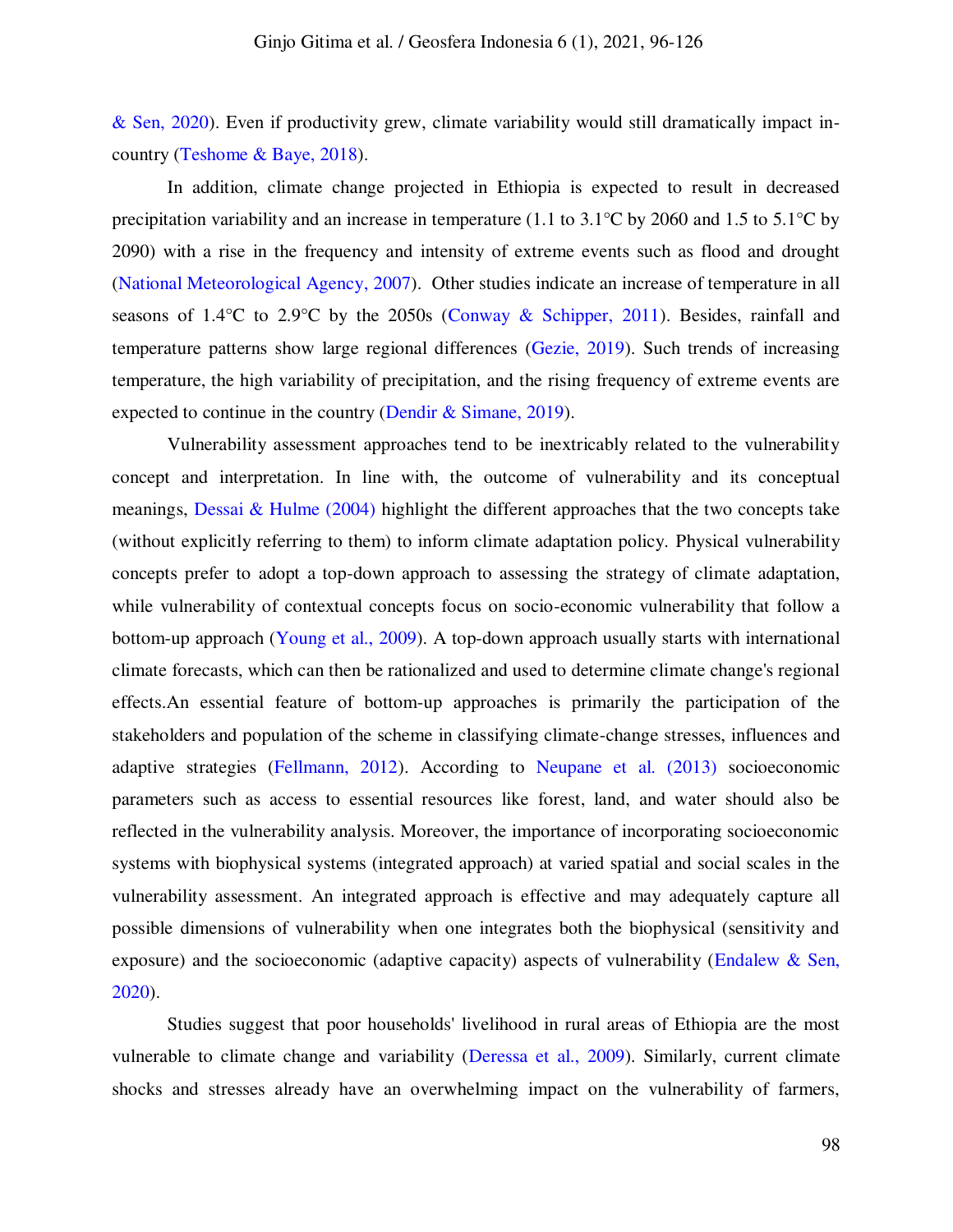particularly in rural communities [\(Sujakhu et al., 2019\)](#page-29-5). Likewise, climate variability vulnerability is understood to be the result of the interaction between the biophysical drivers (include climatic exposure) and the function of the system's sensitivity and adaptive capacity. The exposure constituents entail individuals, biological systems, ecological capacities, services, assets, infrastructure, financial, or social resources in places and settings that could be unfavorably influenced by climate change and variability [\(Ademe et al., 2020\)](#page-26-2). Sensitivity is the degree to which the rural household is adversely affected by exposure to climatic variables' variations [\(Teshome, 2017\)](#page-30-3). The adaptive capacity constituent the capacity of systems or people ability, establishments, people, and different ecosystems to conform to potential harm, exploit openings, or react to varied consequences [\(Amuzu et al., 2018\)](#page-26-4).

Different scholars have been conducted to study the vulnerability of Ethiopian households to climate-related extreme events. For instance, a study conducted by [Dercon et al.](#page-27-8)  [\(2005\)](#page-27-8) using panel data set. However, most of these studies are very general and the results are aggregated at national or regional levels. These studies have also been limited concerned about rural livelihoods vulnerability to climatic-hazards on district and context-specific nature at a local level. In addition, aggregated national results do not capture the complex state of vulnerability at the local level, while they are important to understand development priorities [\(Simane et al., 2014;](#page-29-6) [Narayanan & Sahu, 2016\)](#page-29-7). Moreover, the context-specific essence of risk and interventions did not examine the degree to which rural livelihoods in agricultural land are vulnerable to climatic-related extreme events [\(Ford et al., 2010;](#page-27-9) [Azene et al., 2018\)](#page-26-5).

Hence, our study focuses on livelihood vulnerability to climate variability at contextspecific nature in Tarchazuria district of Dawuro zone. Also, [Dendir & Simane \(2019\)](#page-27-2) suggested that stakeholders plan context-specific intervention is important than the national level to reduce rural farmers' vulnerability to climate variability and strengthen farm households' adaptive capacity. Tarchazuria district faced climate-related natural hazards and no study has examined in our study area in local detail. The rural farm households in the district are predominantly rain-fed and hence are prone to risks of climate variability. Due to frequent climatic events like drought, floods, and rainfall irregularities, there are the main problems on indirect costs, crop failure, death of livestock, water shortage, and loss of biodiversity. Moreover, climate variability has also direct and indirect impacts on the prevalence and spread of diseases and pests in the study area. Therefore, this study aimed to assess the impacts of climate variability on rural households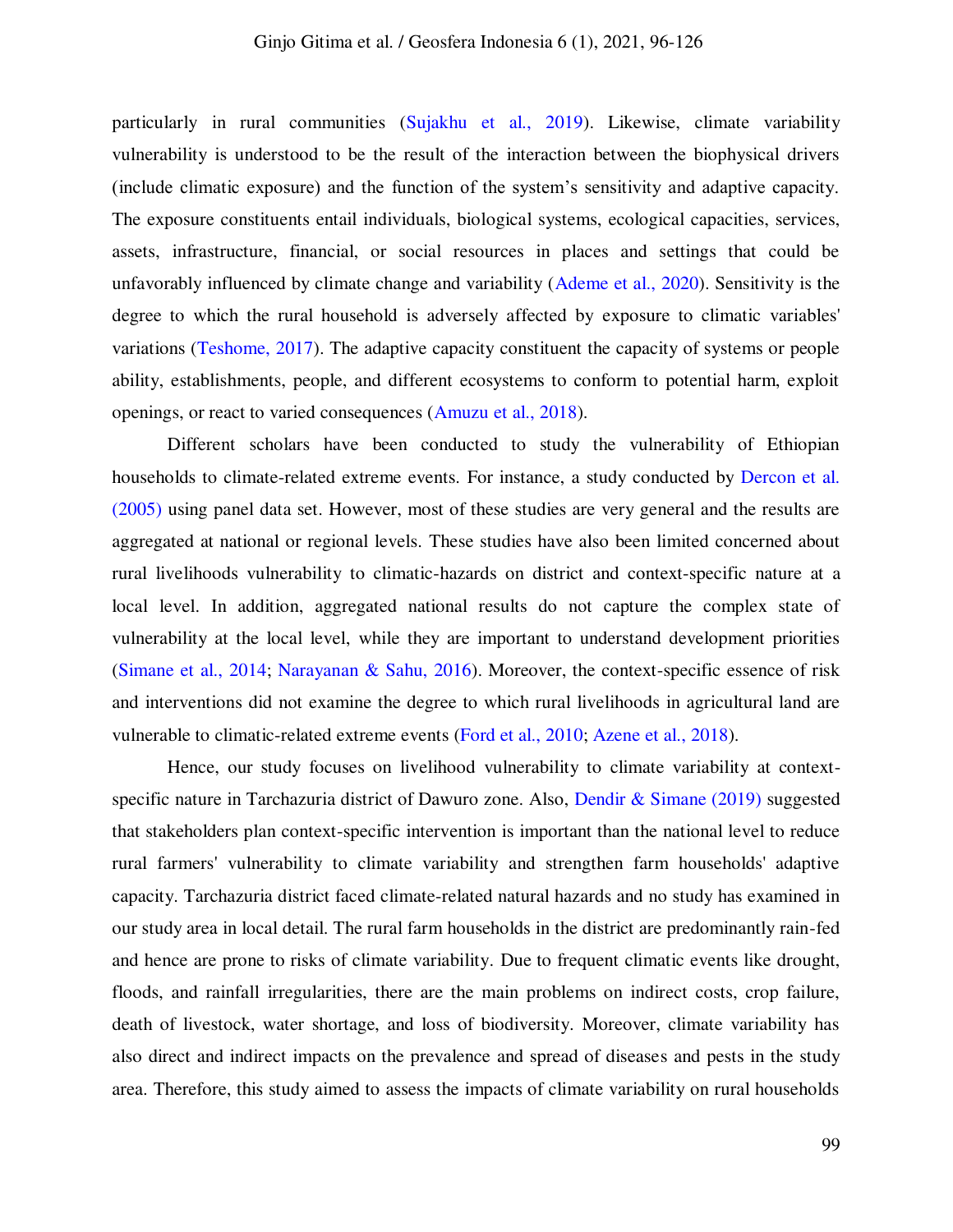in agricultural land through the application of the Livelihood Vulnerability Index in the Tarchazuria district of Dawuro Zone.

### **2. Methods**

#### 2.1 Biophysical Setting of The Study Area

This study was conducted at Tercha Zuria district in the Dawuro zone of Southwest Ethiopia. Geographically, the study area located between 7°05'00" to 7°15'00"N latitude and 36°45'00'' to 37°20'00''E longitude [\(Figure 1\)](#page-4-0).The study area is located at 510 Km in Southwest of Addis Ababa the capital city of Ethiopia. The district shares borders in the North with Maraka and Tocha district, in the South and Southwest Gojeb river, in the East and Northeast Gena district and in the West Konta special district. The district covers a total area of 588 square kilometers.



Figure 1. Location of the study area

<span id="page-4-0"></span>The physiographic setting of the study area is a dissected and rugged landscape, having well-drained and moderately weathered brown soil (*Nitisols*) and *Orthic Acrisols*. Thus, soil erosion and floods in the area is mainly attributed to the dissected and rugged topography. The geology of the study area is abundant with *rhyolites* and *trachy* basalts mainly overlying in the Precambrian basement and tertiary volcanism [\(Bore & Bedadi, 2015;](#page-26-6) [Gitima & Legesse, 2019\)](#page-28-4).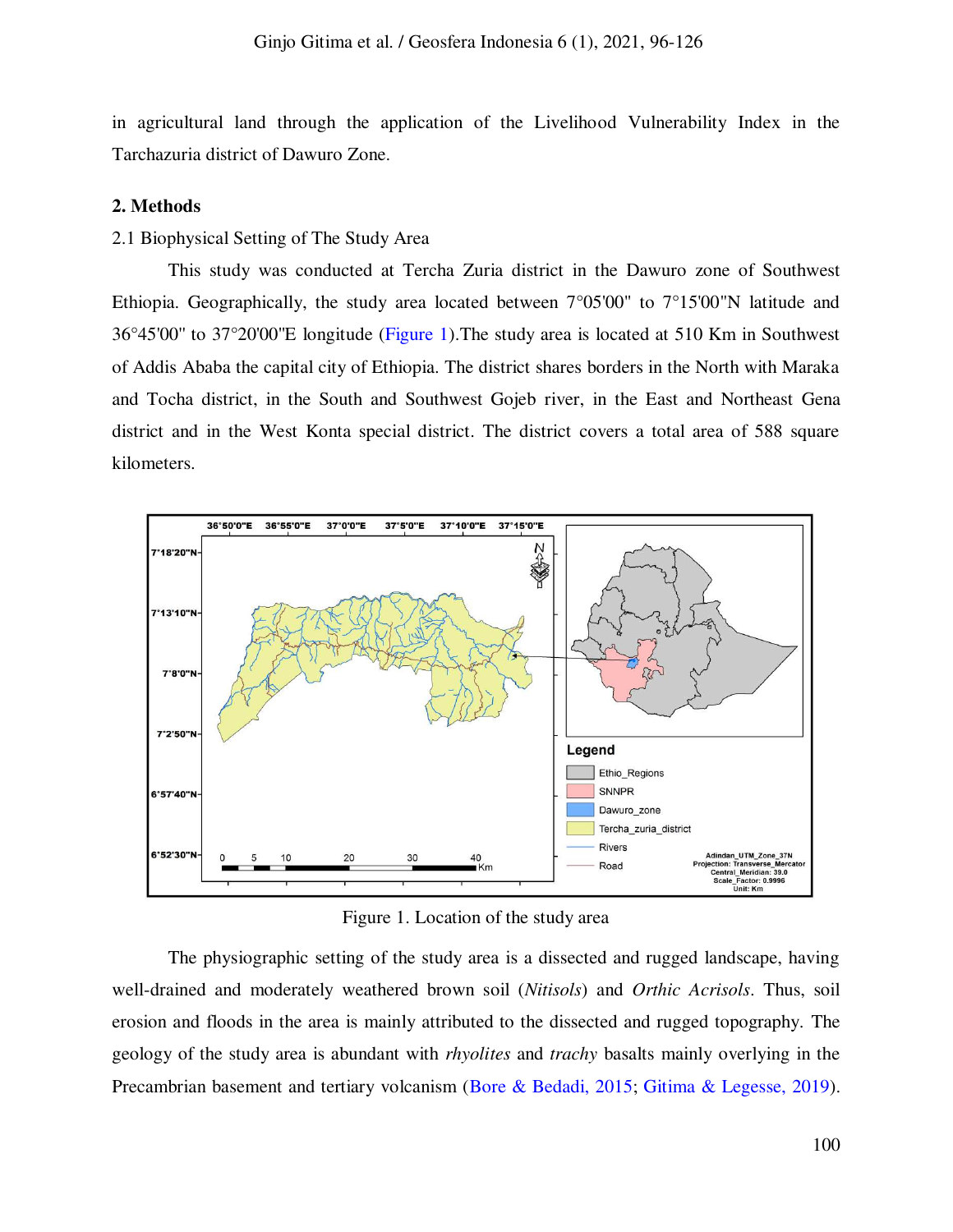The elevation ranges lie between 918 m to 2170 m above sea level. The dominant agro-ecology in the districtis tropical (*kola*) and sub-tropical (*Woina-dega*) agro-climate. The average annual minimum and maximum temperatures of 13 years were 14.65℃ to 16.12℃ and 26.4℃ to 29.3℃, respectively. The 13 years (2007-2019) of mean annual rainfall was 1398.8 mm, and the mean monthly rainfall ranges between 18.6 mm and 323 mm [\(National Meteorological Agency, 2019\)](#page-29-8). The rainfall is a bimodal type in the study area: the short rainy season is between March and May, and the long rainy season between June and September [\(Bore & Bedadi, 2015\)](#page-26-6).

Agriculture is mainly composed of crop production and animal husbandry and it is the main source of livelihood of the population in the district. The dominant activities under land use pattern in the study area include the cultivation of perennial crops such as *enset (Enseteventricosum*), banana, coffee, mango, avocado and etc. Whereas the annual food crops, including cereals (maize, sorghum, teff), pulses (beans, peas), (maize and teff are largest produced), and root crops like potatoes, yams, sweat potatoes and cassavas. Generally, mixed agriculture is the major economic activity in the study area (Gitima  $\&$  Legesse, 2019). However, the watershed has ample potential for cultivations, its farm productivity is very low because farmers use traditional means of production. Besides, crop production is mainly rain-fed coupled with poor market access makes the livelihood of farming households extremely stagnant (Abebe, [2014\)](#page-26-7).

# 2.2 Data Sources and Collection Tools

The data required for the current study is obtained from both primary and secondary sources and also these necessary data were of both qualitative and quantitative in nature. The primary data were collected through the questionnaire, key informant interviews, FGDs, and field observations. Questionnaire was used to collect information from the sampled rural households. Prior to the survey, the enumerators were trained how to interview and fill the questions. Close-ended and open-ended format questions were prepared to the selected sample rural household heads and administered through face-to-face interview to get information about the impacts of climate variability on rural household livelihoods. Also, two focus group discussions, the discussion among a small group of six to seven members of the farmers were carried out in the district. In addition, key informant interviews were held with respondents from different sections of the community such as three development agents, two from non-government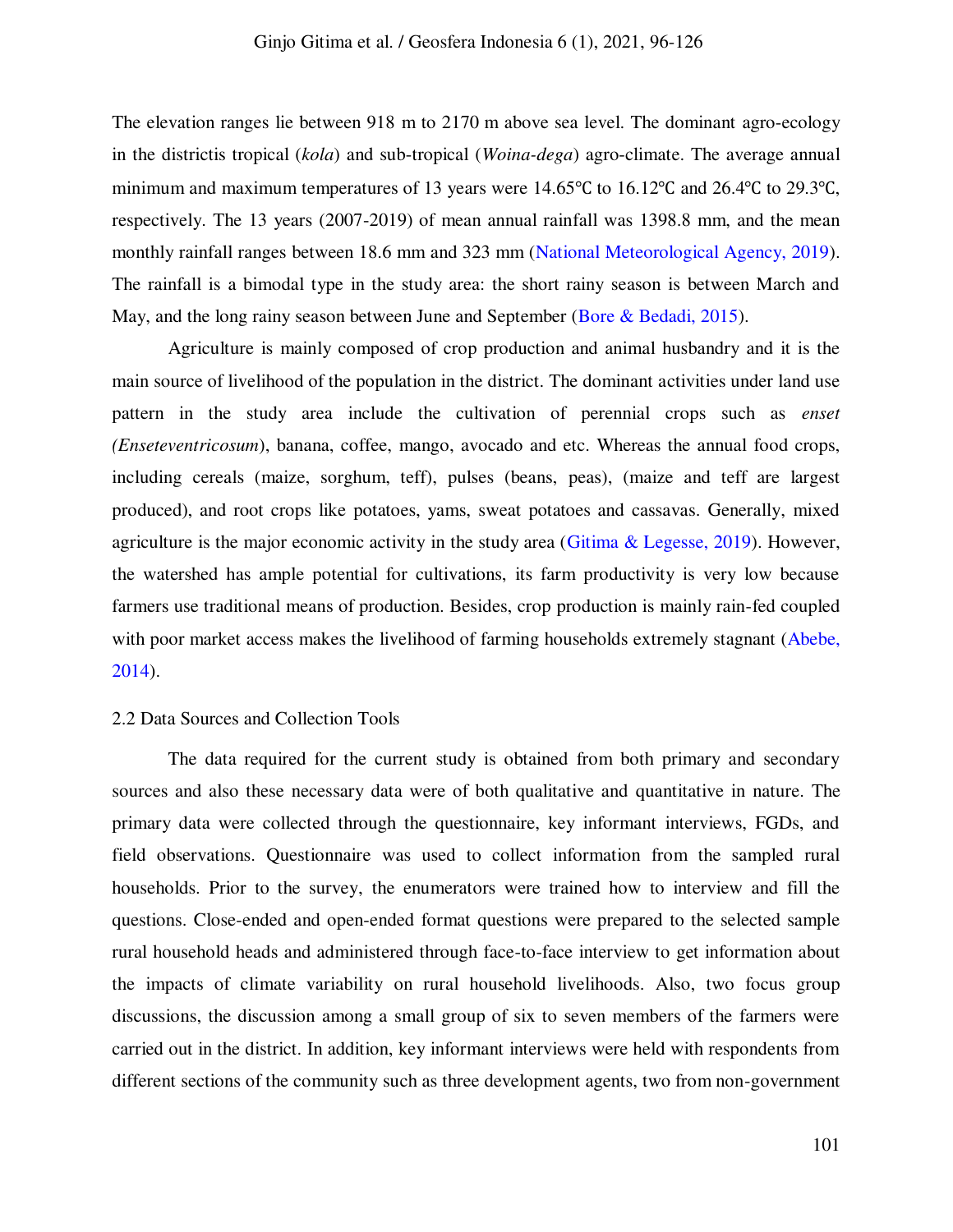organizations, four model farmers, and three elderly farmers. Moreover, secondary data were collected from published and unpublished documents. Furthermore, time series climatic data such as temperature and rainfall were obtained from the regional meteorological agency (Hawassa) to predict the trend and variability over time. The reference periods for the climatic data were between 2007 and 2019. This range was chosen based on the concept of climate variability and its resulting effects on the rural livelihoods in agricultural land.

#### 2.3 Research Design and Sampling Procedure

This study employed a cross-sectional survey research design and longitudinal time series meteorological data were used records over the period of 2007-2019. In selecting representative sample households, multistage sampling techniques were carried out to select sample household heads for the study from the district. The first stage, Tarchazuria district, was selected using purposive sampling techniques among the ten districts of Dawuro zone because in the district rural farmers' livelihoods affected by climate variability like drought and extreme events, and climate data availability and meteorological station in the area. Secondly, two kebeles were purposively selected using on the above district selection technique i.e., : Mela Gelda (372 household heads) and Wara Gesa (464 household heads).Finally, simple random sampling procedure was applied to select 270 representative farm household heads for the study.

# 2.4 Methods of Data Analysis

The unit of analysis of this study focused on rural farm household heads. Qualitative data were analyzed by using thematic analysis of categorization; the data were gathered through observation, interview and focus group discussions. Quantitative data were analyzed by descriptive statistics such as percentage, mean, ratio, maximum, and minimum by using Microsoft Excel. Metrological data such as rainfall was analyzed by using standardized precipitation index and coefficient of variation (CV), whereas, temperature was analyzed by means of simple linear regression and standardized temperature anomalies. Household Exposure (HE) and household Sensitivity (HS) indices complemented with basic household information of farmers were analyzed using descriptive statistics.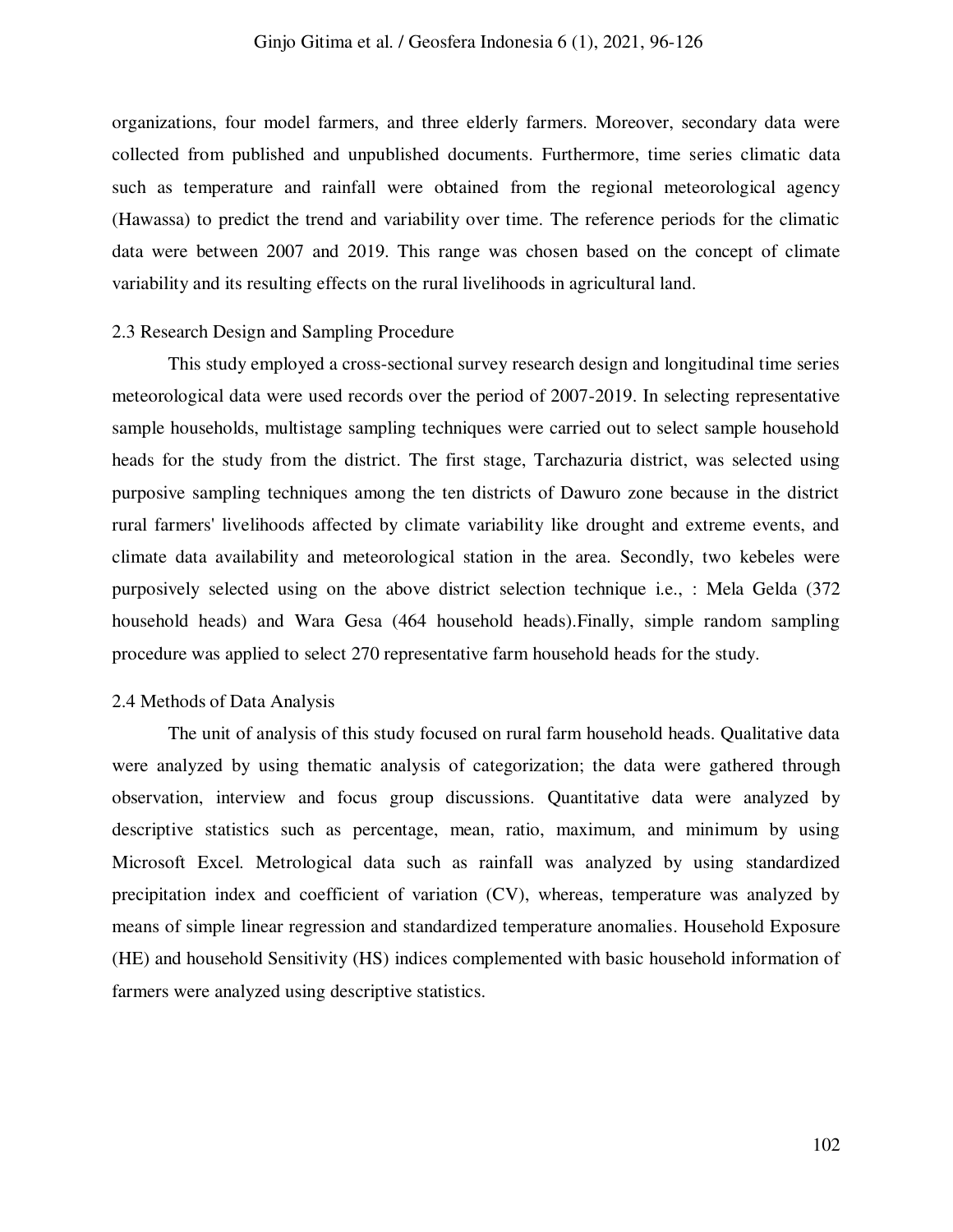#### 2.4.1 Simple Linear Regression

It is the mainly used to analyze the association between one quantitative result and a single quantitative explanatory indicator. The method is important to detect and characterize the long-term trend and variability of temperature and rainfall values at the annual/monthly time scale. The parametric test takes into account random variable Y on time X in a simple linear regression. The regression line slope coefficient was interpolated that computed from the data is a coefficient of the regression or the Pearson correlation coefficient [\(Teshome, 2017\)](#page-30-3). It can be calculated with [eq. 1:](#page-7-0)

<span id="page-7-0"></span>
$$
Y = \alpha + \beta x. \tag{1}
$$

Where: Y refers natural disasters (rainfall and temperature variability) during the period;  $\alpha$  is constant of regression;  $\beta$  represents slope of the regression equation; x refers to number of years from 2007 to 2019.

#### 2.4.2 Standardized Precipitation Index (SPI)

Standardized Precipitation Index (SPI) developed by the [\(World Meteorological](#page-30-4)  [Organization, 2012\)](#page-30-4). The number of cold nights and warm days per month was calculated using the monthly observation of minimum and maximum temperature, respectively. The SPI was used to identify droughts across the years from 2007 to 2019. It is a statistical measure indicating how unusual an event is, making it possible to determine how often droughts of certain strength are likely to occur. The practical implication of SPI-defined drought, the deviation from the normal amount of precipitation, would vary from one year to another. It can be calculated with [eq. 2:](#page-7-1)

<span id="page-7-1"></span>
$$
SPI = \frac{xi - \bar{x}}{\delta} \tag{2}
$$

where; SPI= anomaly of rainfall (irregularity) in different time period; xi is yearly rainfall in the study period;  $\bar{x}$  is the long-term average yearly rainfall; and  $\delta$  is the standard deviation of rainfall in observed time period [\(Teshome, 2017\)](#page-30-3). Accordingly, the drought severity classes are: extreme drought (SPI  $\le$ -1.65), moderate drought (-0.84 >SPI > -1.28), severe drought (-1.28 > SPI > -1.65) and no drought (SPI >-0.84) [\(World Meteorological Organization, 2012\)](#page-30-4).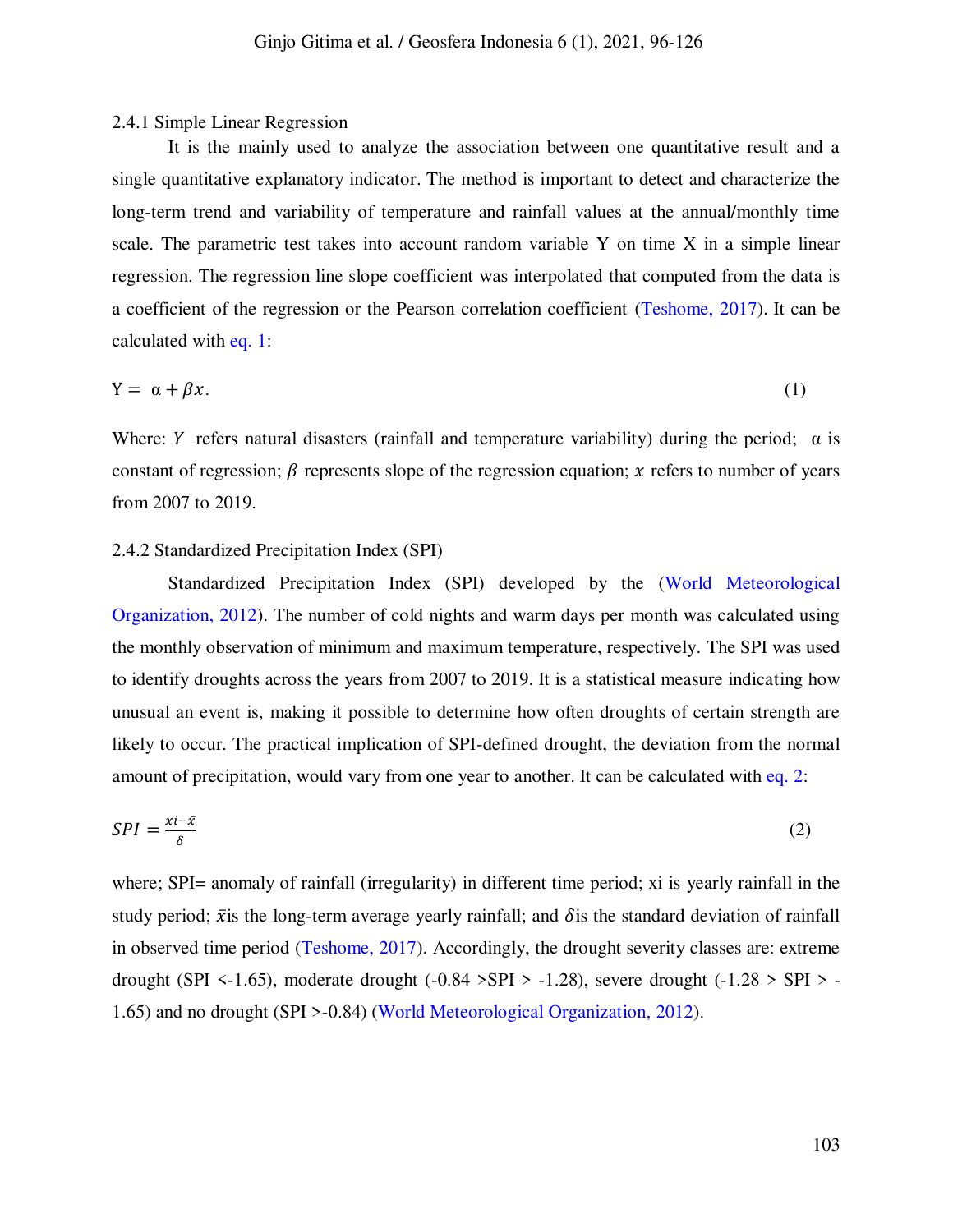#### 2.5 Constructing Livelihood Vulnerability Index

Vulnerability is one factor determining whether people have risks to their livelihoods in agricultural land or not (Suryanto  $\&$  Rahman, 2019). Thus, the index is used for comparison among the communities. In addition, the Sustainable Livelihood Framework (SLF) where vulnerability context is the major determinant of sustainability of livelihood assets as it directly influences livelihood strategies, institutional process, and livelihood outcomes of the community. The effects of climate change and variability on farmers' livelihoods have been considered under the vulnerability context of the Sustainable Livelihood Framework or SLF [\(Can et al., 2013\)](#page-27-10).

The Livelihood Vulnerability Index calculations developed by [Hahn et al](#page-28-3)*.* (2009) is applied in this study, which consists of the following six main components: These are livelihood assets of Sustainable Livelihood Framework such as human, physical, social, natural and financial capital. In addition to these, we added one main component i.e., livelihood strategies. The sub-components have been developed as indicators under a single component.

Vulnerability to variability is determined by a complex interrelationship between multiple factors where few factors are not often directly quantifiable. Vulnerability assessment requires a detailed contextual understanding of the relevant systems and how structural changes impact them. The vulnerability assessment involves estimation of the vulnerability level of a community and its contributing factors through the development of indices following three steps. The first step identifies the indicators. Next, using the actual, minimum, and maximum sub-component indicators, the standardized index value for the sub-component indicators is calculated. Finally, the standardized major component indices are calculated and aggregated to form an overall index [\(Endalew& Sen, 2020\)](#page-27-0). Therefore, the vulnerability indicators and measurements were identified, operationalized, and hypothesized in [table 1.](#page-9-0)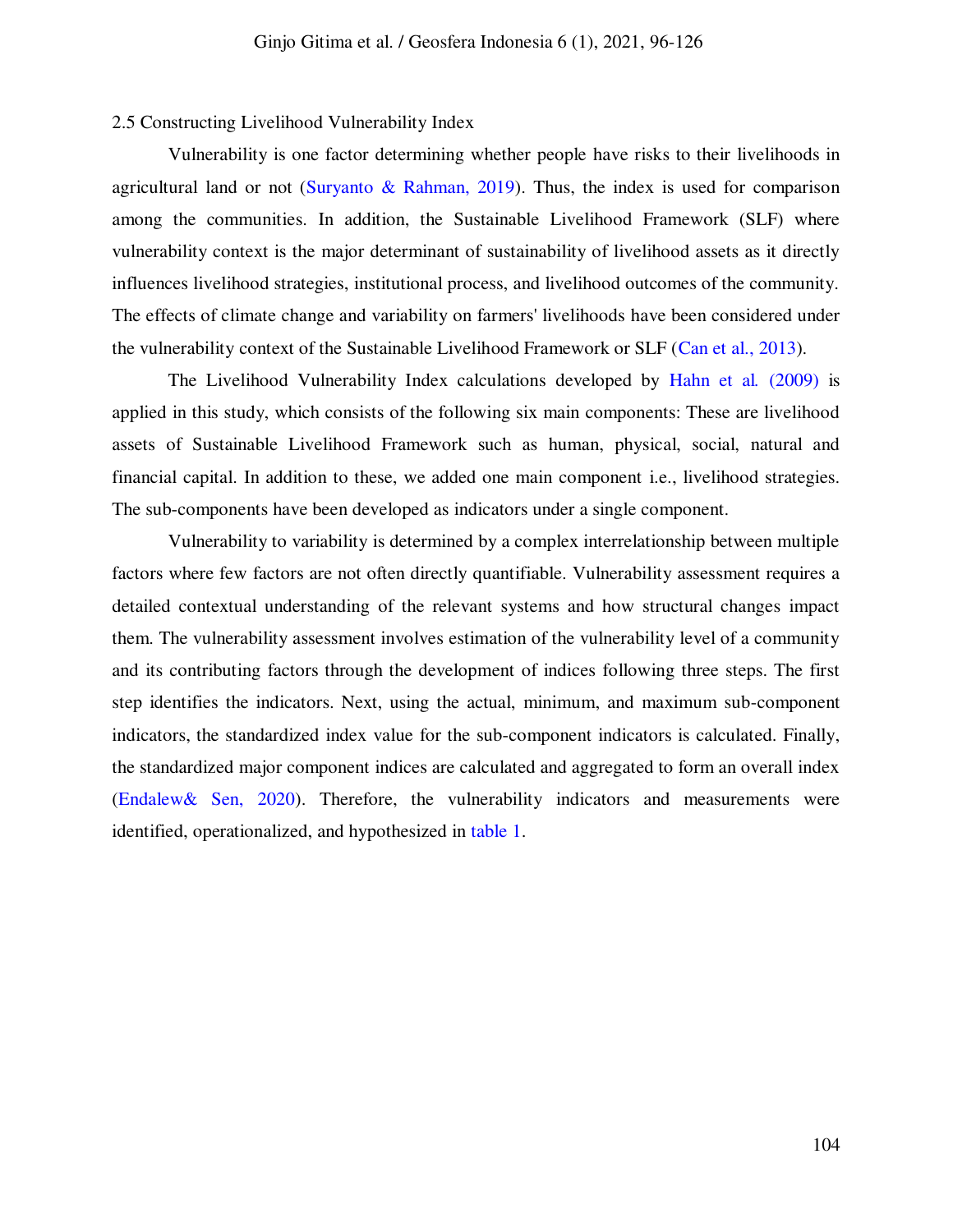<span id="page-9-1"></span><span id="page-9-0"></span>Table 1. Vulnerability indicators and hypothesized functional relationships

| <b>Explanations of specific indicators</b>                                                                                                                                                                     | Hypothesized relationship to vulnerability                                                                                                                                                                                                                                                                                          | <b>Source</b>          | <b>Components</b> |
|----------------------------------------------------------------------------------------------------------------------------------------------------------------------------------------------------------------|-------------------------------------------------------------------------------------------------------------------------------------------------------------------------------------------------------------------------------------------------------------------------------------------------------------------------------------|------------------------|-------------------|
| Average distance to health facility/center<br>(KM)<br>Percent of HHs with family member with<br>chronic illness<br>locality                                                                                    | The average distance to health facility $\uparrow$ with<br>vulnerability<br>The family members with chronic illness $\uparrow$<br>vulnerability ↑<br>Percent of HHs reported malaria in their HHs reported malaria in their locality $\uparrow$ with<br>vulnerability                                                               | Adu et al.<br>(2018)   |                   |
| Years spent on education<br>Years of farming experience index<br>Percent of HHs family never got vocational<br>training<br>Percent of HHs have no information about<br>climate variability and natural hazards | Years spent on education $\uparrow$ vulnerability $\downarrow$<br>Years of farming experience index $\uparrow$ vulnerability $\downarrow$<br>HHs family never got vocational training $\uparrow$<br>vulnerability ↑<br>HHs have no information about climate variability<br>and natural hazards $\uparrow$ vulnerability $\uparrow$ | Can et al.<br>(2013)   | Human<br>capitals |
| Dependency ratio of households<br>Percent of female headed households<br>Average family member in a household                                                                                                  | Dependency ratio of households $\uparrow$ vulnerability $\uparrow$<br>Percent of female<br>headed<br>households<br>vulnerability ↑<br>Average family member in a household<br>vulnerability $\uparrow$                                                                                                                              | Can et al.<br>(2013)   |                   |
| Percent of HHs reported high rate of soil<br>erosion<br>Percent of HHs having farmlands in sloppy<br>area                                                                                                      | Rate of soil erosion $\uparrow$ vulnerability $\uparrow$<br>Farmlands in sloppy area $\uparrow$ vulnerability $\uparrow$<br>HHs who didn't practice SWC measures<br>vulnerability $\uparrow$                                                                                                                                        | Azene et<br>al.(2018)  |                   |
| Percent of HHs who didn't practice SWC<br>measures                                                                                                                                                             |                                                                                                                                                                                                                                                                                                                                     |                        | <b>Natural</b>    |
| resources                                                                                                                                                                                                      | Percent of HHs that depend on forest HHs that depend on forest resources $\uparrow$ vulnerability                                                                                                                                                                                                                                   | Azene et al.<br>(2018) | capitals          |
| Percent of HHs reported change of tree cover.<br>Percent of HHs reported severe damage on<br>common forests                                                                                                    | HHs reported change of tree cover $\uparrow$ vulnerability $\uparrow$<br>Severe damage on common forests ↑ vulnerability ↑                                                                                                                                                                                                          |                        | Continued         |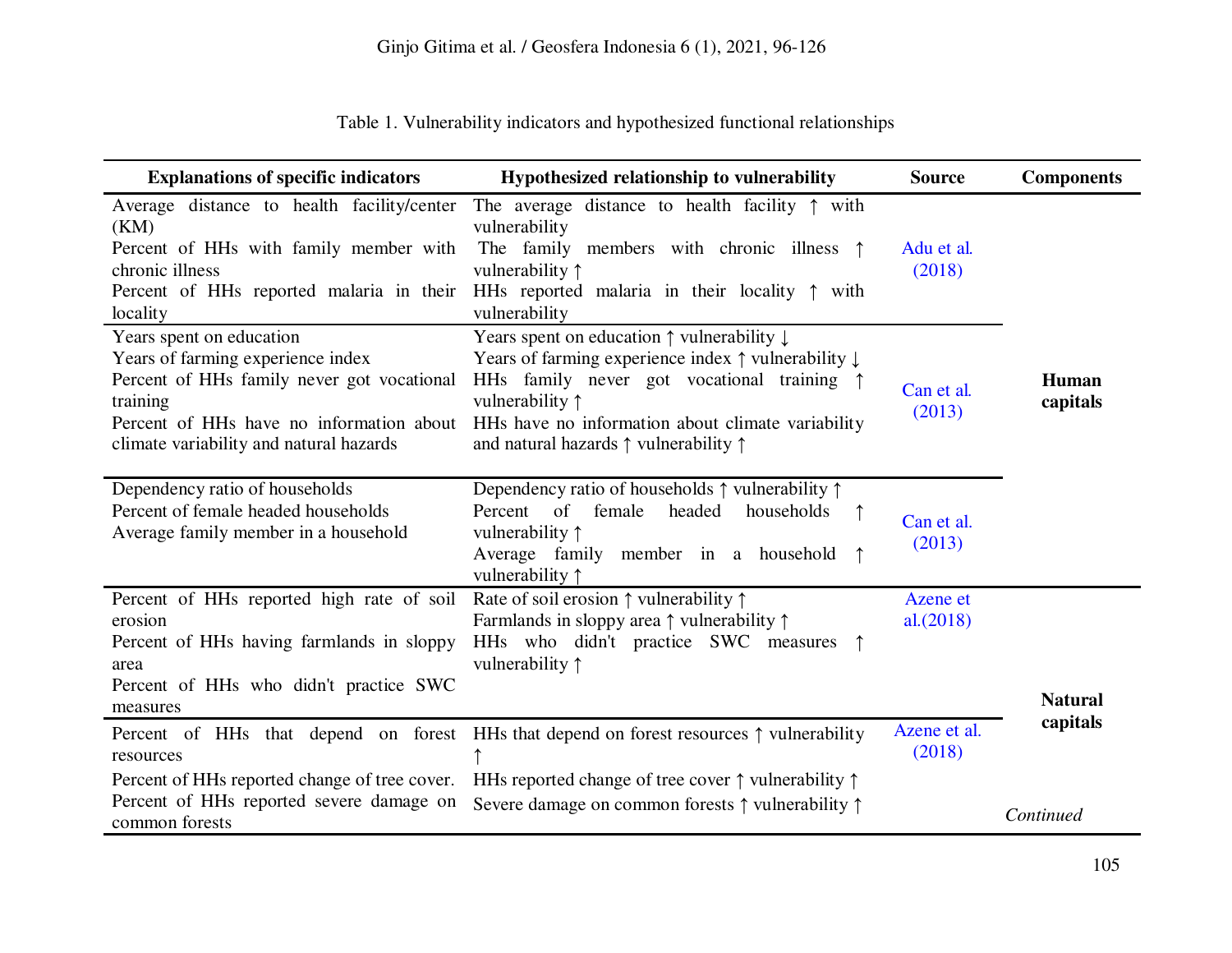| <b>Explanations of specific indicators</b>                                                                                                                                                                                                                                                                                    | Hypothesized relationship to vulnerability                                                                                                                                                                                                                                                                           | <b>Source</b>                                                | <b>Components</b>                                     |
|-------------------------------------------------------------------------------------------------------------------------------------------------------------------------------------------------------------------------------------------------------------------------------------------------------------------------------|----------------------------------------------------------------------------------------------------------------------------------------------------------------------------------------------------------------------------------------------------------------------------------------------------------------------|--------------------------------------------------------------|-------------------------------------------------------|
| past year<br>Percent of HHs<br>utilize water<br>from<br>unprotected sources<br>Average number of months with water<br>shortage per year                                                                                                                                                                                       | Percent of HHs reporting water conflict in HHs reporting water conflict in past year $\uparrow$<br>vulnerability 1<br>HHs utilize water from unprotected sources<br>↑vulnerability↑<br>Water shortage (month) $\uparrow$ vulnerability $\uparrow$                                                                    | Dendir &<br><b>Simane</b> (2019)                             |                                                       |
| Percent of HHs dependent<br>solely<br>on<br>agriculture as a source of income<br>livelihood<br>agricultural<br>Average<br>diversification index<br>Percent of HHs unable to save crops for<br>contingency<br>Percent of HHs categorized themselves poor                                                                       | HHs dependent solely on agriculture as a source of<br>income $\uparrow$ vulnerability $\uparrow$<br>Livelihood diversification index $\uparrow$ vulnerability $\downarrow$<br>HHs unable to save crops for contingency<br>↑vulnerability↑<br>HHs categorized themselves poor $\uparrow$ vulnerability $\uparrow$     | Adu et al.<br>$(2018)$ ; Hahn<br>et al. (2009)               | Livelihood<br>strategies                              |
| % HHs perceived the increasing trend of<br>temperature<br>% HHs perceived the decreasing trend of<br>rainfall<br>maximum<br><b>STEDV</b><br>of monthly<br>Mean<br>temperature for $(2007-2019)$<br>STEDV of monthly<br>Mean<br>minimum<br>temperature for $(2007-2019)$<br>Mean STEDV of monthly rainfall for (2007-<br>2019) | Trend of temperature 1ivelihood vulnerability1<br>Trend of rainfall livelihood vulnerability?<br>Mean STEDV of monthly maximum temperature<br>↑livelihood vulnerability↑<br>Mean STEDV of monthly minimum temperature<br>↑livelihood Vulnerability↑<br>Mean STEDV of monthly rainfall 1 livelihood<br>vulnerability↑ | <b>Teshome</b><br>$(2016)$ ; Asrat<br>$&$ Simane,<br>(2017). | <b>Natural</b><br>hazards &<br>climate<br>variability |
| Percent of HHs who do not have off-farm<br>employment in birr<br>Percent of HHs don't have access to credit<br>Percent of HHs reported tiresome credit<br>procedures                                                                                                                                                          | PHHs who do not have off-farm employment<br>↑vulnerability↑<br>HHs don't have access to credit $\uparrow$ vulnerability $\uparrow$<br>credit<br>procedures<br><b>HHs</b><br>reported<br>tiresome<br>↑vulnerability↑                                                                                                  | Huong et al.<br>(2019)                                       | <b>Financial</b><br>capitals &<br>wealth              |
|                                                                                                                                                                                                                                                                                                                               |                                                                                                                                                                                                                                                                                                                      |                                                              | Continued                                             |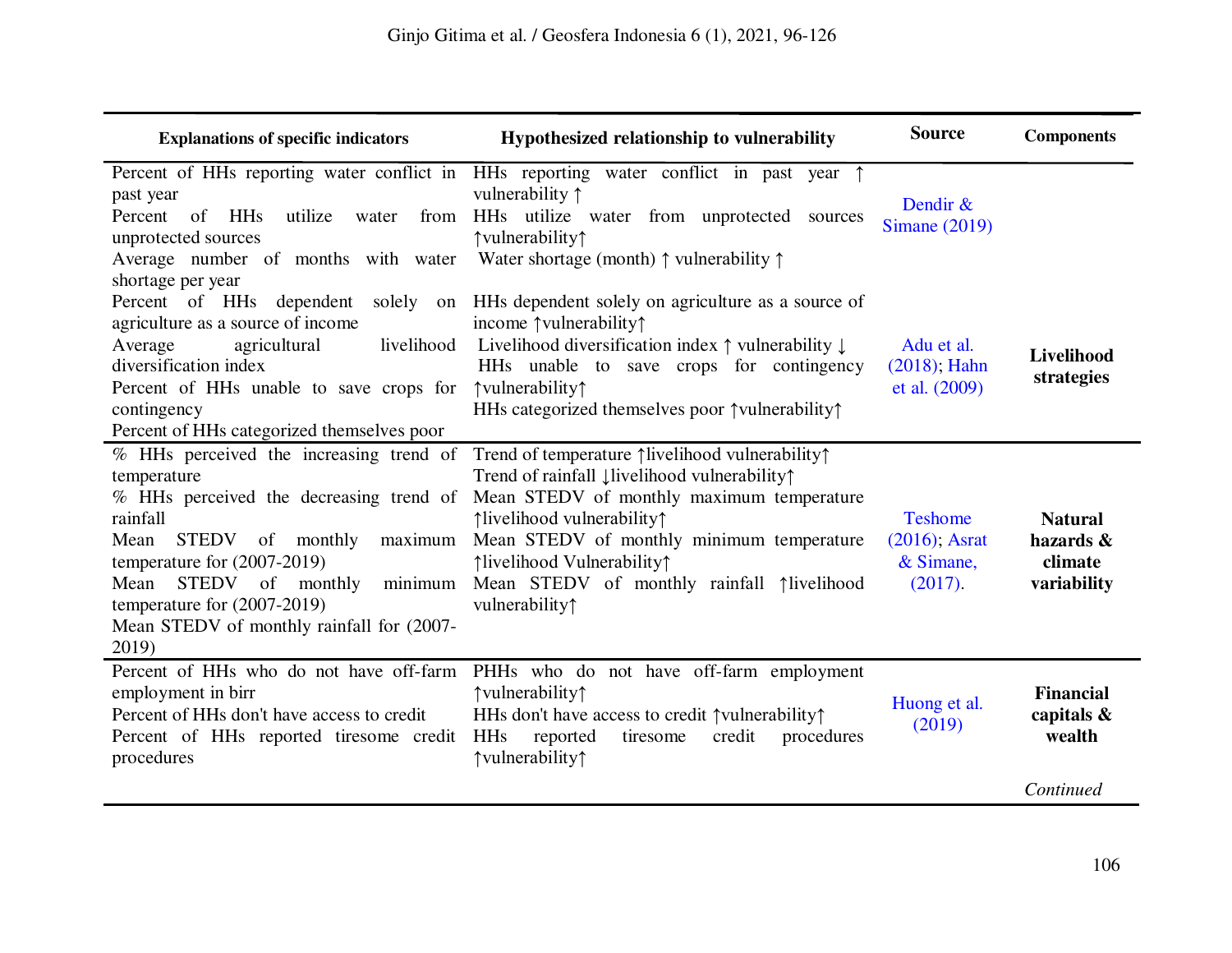| <b>Explanations of specific indicators</b>                                                                                                                                                                   | Hypothesized relationship to vulnerability                                                                                                                                                                                                                                                                       | <b>Source</b>              | <b>Components</b>           |
|--------------------------------------------------------------------------------------------------------------------------------------------------------------------------------------------------------------|------------------------------------------------------------------------------------------------------------------------------------------------------------------------------------------------------------------------------------------------------------------------------------------------------------------|----------------------------|-----------------------------|
| Livestock ownership in TLU<br>Average land hold size in ha<br>Average yearly off-farm income in birr                                                                                                         | Livestock ownership in TLU $\uparrow$ vulnerability $\downarrow$<br>Average land hold size ↑ Vulnerability ↓<br>Average yearly off-farm income ↑ vulnerability ↓                                                                                                                                                 | Asrat &<br>Simane $(2017)$ |                             |
| Percent of HHs house roof made of grass<br>Percent of HHs house located in hazard prone<br>/slope areas<br>Percent of HHs that with housing affected by<br>flood in last 5 years                             | HHs house roof made of grass $\uparrow$ vulnerability $\uparrow$<br>HHs house located in hazard prone /slope areas<br>↑vulnerability↑<br>HHs that with housing affected by flood in last 5<br>years <i>†</i> Vulnerability <i>†</i>                                                                              |                            |                             |
| Average time to reach market in minute<br>Percent of HHs no transport access all the<br>year<br>Percent of HHs reported challenged by public<br>road<br>Average distance to agricultural inputs in<br>minute | Average time to reach market in minute $\uparrow$<br>vulnerability $\uparrow$<br>HHs no transport access all the year $\uparrow$ vulnerability<br>HHs reported challenged by public road $\uparrow$<br>vulnerability $\uparrow$<br>Average distance to agricultural inputs in minute $\uparrow$<br>vulnerability | Huong et al.<br>(2019)     | <b>Physical</b><br>capitals |
| Percentage of households not associated with<br>any<br>Organization/cooperatives<br>Percent of HHs have loose ties to<br>relatives/neighbors                                                                 | HHs not associated with any<br>organization/cooperatives $\uparrow$ Vulnerability $\uparrow$<br>HHs have loose ties to relatives/neighbors $\uparrow$<br>vulnerability $\uparrow$                                                                                                                                | Panthi et al.<br>(2016)    | Social capitals             |
| Percent of HHs not member of credit &<br>saving group<br>Percent of HHs not member of religious<br>groups<br>Percent of HHs not member of other<br>organization (idir or ikub)                               | HHs not member of credit & saving group $\uparrow$<br>vulnerability $\uparrow$<br>HHs not member of religious groups $\uparrow$ vulnerability<br>HHs not member of other organizations $\uparrow$<br>vulnerability ↑                                                                                             |                            | Continued                   |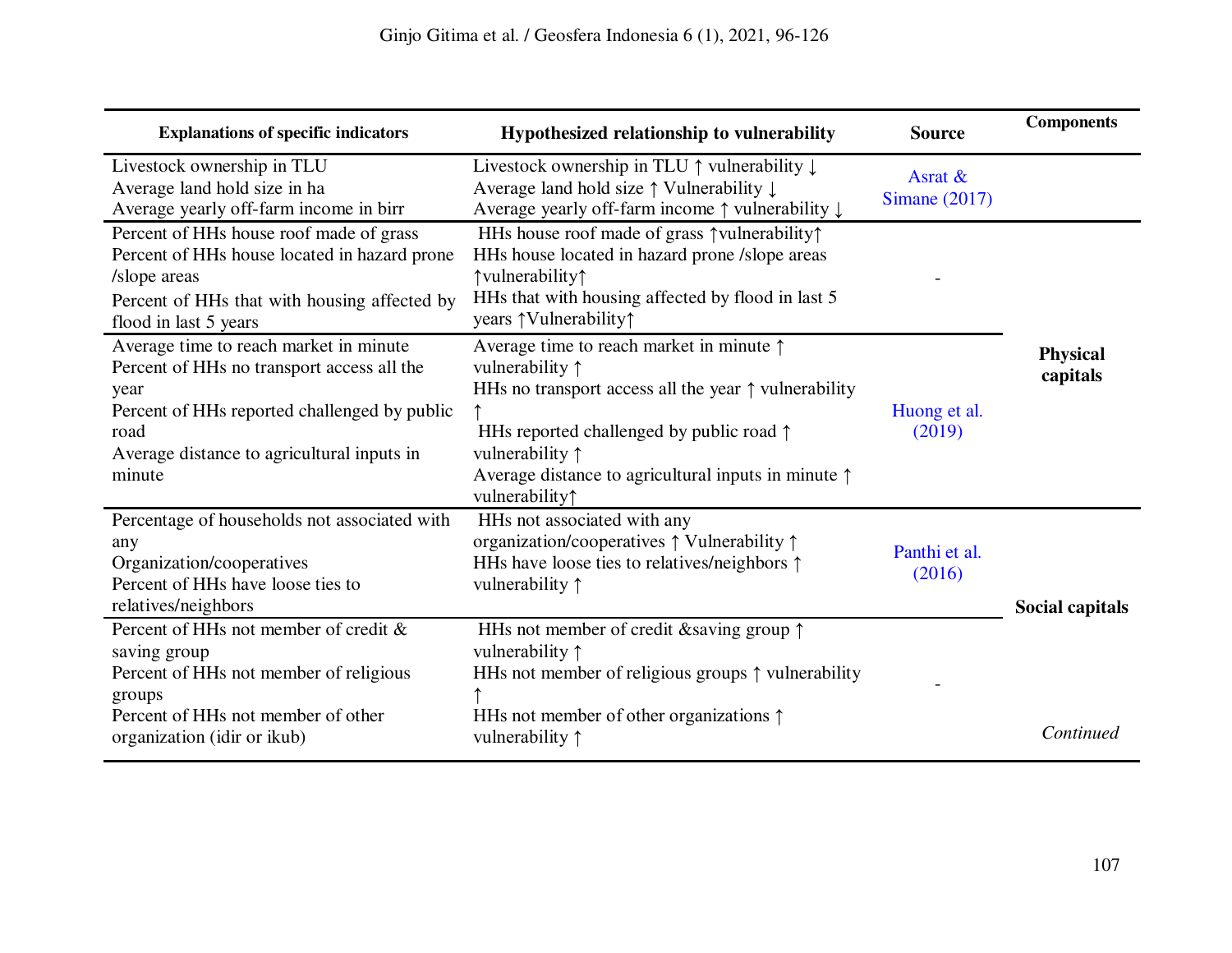| <b>Explanations of specific indicators</b>                | Hypothesized relationship to vulnerability                                         | <b>Source</b> | <b>Components</b> |
|-----------------------------------------------------------|------------------------------------------------------------------------------------|---------------|-------------------|
| Percent of HHs feel insecurity of farmland                | HHs feel insecurity of farmland $\uparrow$ vulnerability $\uparrow$                |               |                   |
| Percent of HHs don't encouraged by land<br>certificate    | HHs don't encouraged by land certificate $\uparrow$<br>vulnerability $\uparrow$    |               |                   |
| Percent of HHs have no regular information                | HHs have no regular information on government                                      |               |                   |
| from government policies                                  | policies $\uparrow$ vulnerability $\uparrow$                                       |               |                   |
| Percent of HHs not visited by DAs in a<br>cropping season | HHs not visited by DAs in a cropping season $\uparrow$<br>vulnerability $\uparrow$ |               |                   |
| Percent of HHs unhappy by their local                     | HHs unhappy by their local leaders' decisions $\uparrow$                           |               |                   |
| leaders' decisions                                        | vulnerability $\uparrow$                                                           |               |                   |

**Note**: HHs households, ↑ increases, ↓ decreases and idir and ikub are local/traditional institutions/organizations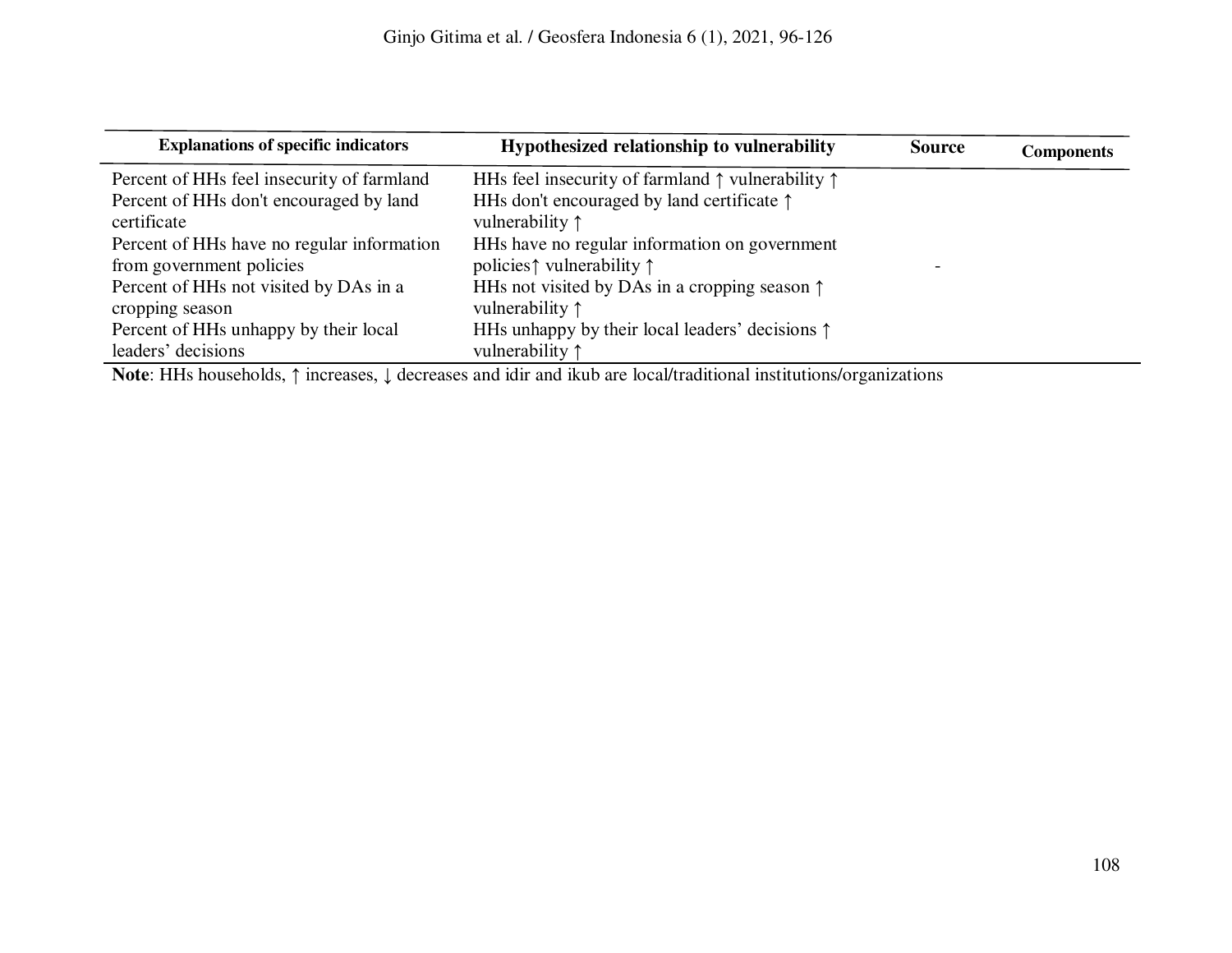# 2.6 Calculating the Livelihood Vulnerability Index

#### 2.6.1 Composite Index Approach

Both equal and unequal weighting schemes are the two most common methods for combining indicators. In the first step, each indicator is given equal weight. In the second step, expert opinion, complex fuzzy logic, or principal component analysis are all used to assign different weights to various indicators [\(Hahn et al., 2009\).](#page-28-7) We used both equal and unequal weights in this study, then used an integrated method to compute composite vulnerability indices using weighting average systems.

According to [Adu et al. \(2018\),](#page-26-11) a single component is consisting several subcomponents (indicators), each of these indicators is calculated on a different scale, such as percentages or ratios and etc., therefore, it was necessary to the data into indices using either eq.  $(3)$  or eq.  $(4)$ .

<span id="page-13-0"></span>
$$
Index_{\text{Shi}} = \frac{S_{\text{h}} - S_{\text{min}}}{S_{\text{max}} - S_{\text{min}}}.\tag{3}
$$

<span id="page-13-1"></span>
$$
Index_{\text{Shi}} = \frac{S_{\text{max}} - S_{\text{h}}}{S_{\text{max}} - S_{\text{min}}}.\tag{4}
$$

Where;  $S_h$  = observed sub-component of indicator for household and  $S_{min}$  and  $S_{max}$  are the maximum and minimum values, respectively [\(Adu et al., 2018\).](#page-26-11)

Using [eq. \(5\)](#page-13-2) to obtain the index of each major component (the sub-component indicators were averaged) :

<span id="page-13-2"></span>
$$
M_h = \frac{\sum_{i=1}^{n} Index_{\text{Sh}i}}{n}.\tag{5}
$$

where six major components (Human capital (H), Natural capital (N), Social capital (S), Physical capital (P), Financial capital (F) were calculated using  $M<sub>h</sub>$  is and livelihood strategies (LS)) for household h, Index<sub>Shi</sub> consist of the sub-components, indexed by i. Then, six major component were averaged with [eq. \(6\)](#page-13-3) to find the district-level LVI [\(Adu et al.,](#page-26-11)  [2018\):](#page-26-11)

<span id="page-13-3"></span>
$$
LVI_h = \frac{\sum_{i=1}^{6} w_{Mi} u_{hi}}{\sum_{i=1}^{n} w_{Mi}}.
$$
\n(6)

which can be also expanded as: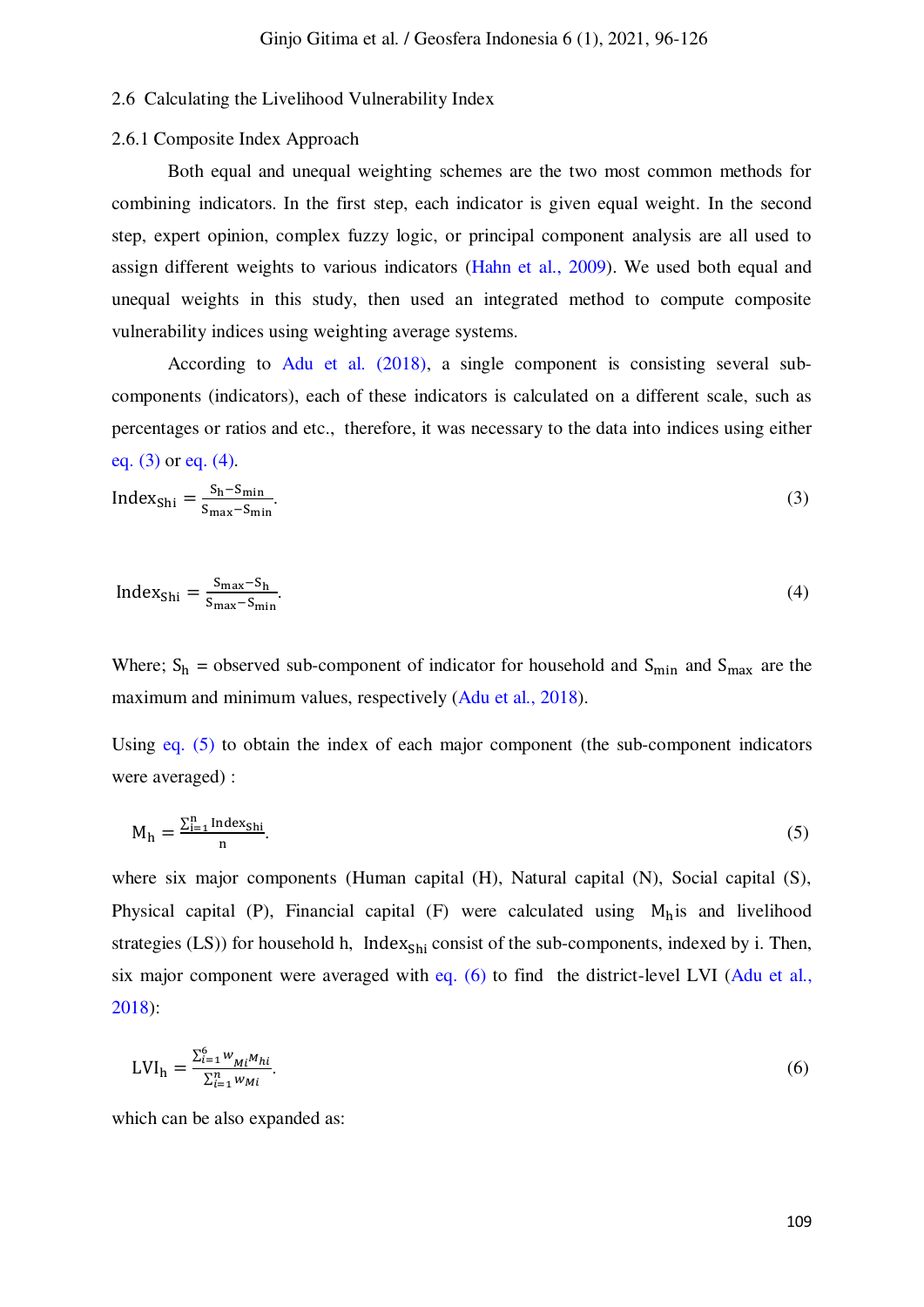$$
LVI_h = \frac{w_H H_h + w_N N_h + w_S S_h + w_P P_h + w_F F_{h + w_L S} L S_h}{w_H + w_N + w_S + w_P + w_F}.
$$
\n<sup>(7)</sup>

2.6.2 Calculating the LVI–IPCC: IPCC Framework Approach

According to [Hahn et al. \(2009\),](#page-28-7) suggest an alternative approach to measuring the LVI. Table 2 explain the major components' organization. [Table 1](#page-9-1) (the same subcomponents outlined) were used in Eq.  $(3)$ ,  $(4)$ , and  $(5)$  to calculate the LVI–IPCC. When the major components are combined, the LVI–IPCC diverges from the LVI [\(Hahn et al., 2009\)](#page-28-7).

Table 2. Categorization of major components into contributing factors from the IPCC

| <b>IPCC</b> contributing factors to vulnerability | <b>Major components</b>                   |
|---------------------------------------------------|-------------------------------------------|
| Exposure (e)                                      | Natural disasters and climate variability |
|                                                   |                                           |
| Adaptive capacity (a)                             | Socio-demographic profile                 |
|                                                   | Livelihood strategies                     |
|                                                   | Social networks                           |
| Sensitivity (s)                                   | Health, knowledge and skills              |
|                                                   | Natural capital                           |
|                                                   | Financial capital                         |
| Source: Adopted from Can et al. (2013)            |                                           |

Source: Adopted from [Can et al. \(2013\)](#page-27-13)

They are combined according to the categorization scheme in Table 2, using the following equation:

$$
CF_h = \frac{\sum_{i=1}^{n} w_{Mi} M_{hi}}{\sum_{i=1}^{n} w_{Mi}}.
$$
\n(6)

Where;  $CF<sub>h</sub>$  is an IPCC defined contributing factor (exposure, sensitivity and adaptive capacity) for rural households  $h$ ,  $M_{hi}$  are main components for household  $h$  is indexed by  $i$ ,  $W_{M}$  is the weight of every main component, and *n* is the number of main components in every factor with contribution. When exposure, sensitivity, and adaptive capacity were combined in calculation, the formula developed by [Hahn et al](#page-28-7)*.* (2009) combining the three contributing factors using:

$$
LVI - IPCC_h = (e_h - a_h) * S_h. \tag{7}
$$

where;  $LVI-IPCC<sub>h</sub>$  indicates the LVI for household h represented using the IPCC vulnerability framework, *e* is the households' exposure result, *a* is households' the capacity of adapative result, and *s* is the household's sensitivity result (weighted mean score of the health, knowledge, skills, natural capital and financial major components) which ranged from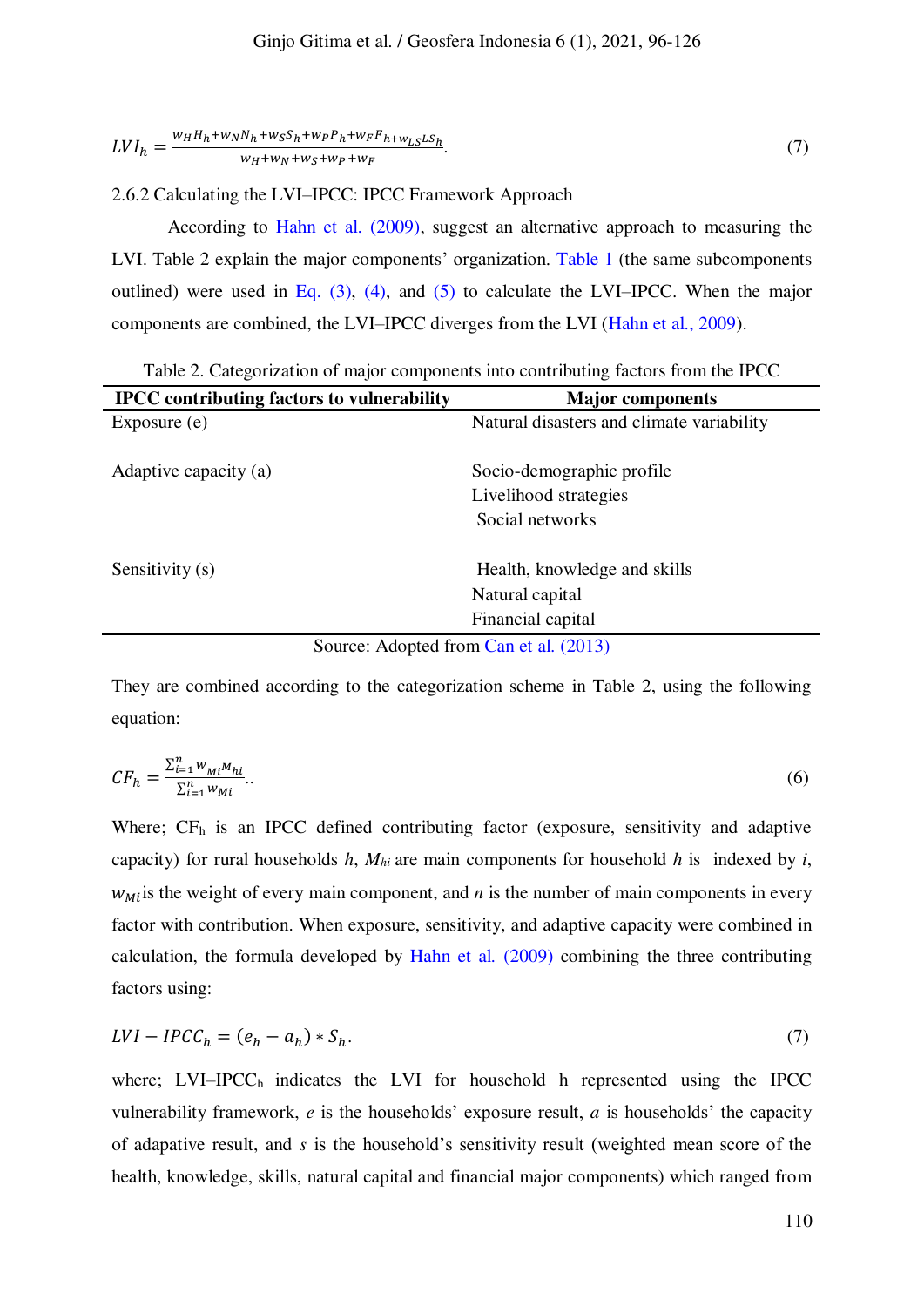$(-1)$  the least vulnerable to  $(+1)$  the most vulnerable on the LVI–IPCC scale (Adu et al., [2018\)](#page-26-11).

#### **3. Results and Discussion**

#### 3.1 Maximum And Minimum Temperatures Over The Last 13 Years

The average temperature hurts agricultural output and significantly reduces agricultural output. A one percent increase in average temperature would reduce agricultural output by 2.5% in the long run. The long-run elasticity of agricultural output concerning average temperature is -2.5 indicating that agricultural output is most sensitive to an average temperature increase in the long run. A decrease in agricultural productivity is likely as a result of increased temperature variability. This may be due to the fact that high temperatures deplete soil nutrients, making livestock and agricultural productivity difficult [\(Ketema &](#page-1-1)  [Negeso, 2020\)](#page-1-1). Climate variability causes the frequency and severity of weather events.

Accordingly, an analysis of the climate variability in the study area over the last 13 years (2007–2019) found that the maximum and minimum mean temperatures were increased over time. In a way that simple linear regression shows about 0.66 and 0.36-degree centigrade has been increased to the mean maximum and minimum temperatures of the study area per decade, respectively. This shows that the district had been in a warming trend for the last thirteen years (2007 to 2019). These results also confirm the survey results in terms of the respondents' perceived increment trends of the temperature over the last 13 years. Moreover, key informants' interviewers indicated the increasing trends of temperature and shifting of seasonal weather phenomenon causes the spreading of tropical diseases like malaria and locust. Furthermore, FGDs discussants claimed that rise of temperature and its adverse effects on crop production is increasingly being felt. These show the main evidence of the impacts of climate variability on rural livelihoods in the district.

As shown in [figure 2,](#page-16-0) the maximum and minimum deviations in temperature over the last thirteen years (2007 to 2019) are clearly shown. Maximum temperature deviations decreased in 2007, and in 2008 minimum temperature increases were observed from the long average temperature. Whereas, both maximum and minimum temperature deviations were shows to rise and fall in 2009 and 2010, respectively. From 2011 to 2012 temperature deviations continued with fluctuation. But from 2013 to 2015 the deviations of minimum temperatures rapidly decreased. From 2017 until 2019 the minimum temperature deviation slightly went upwards from the study area's long-term average temperature.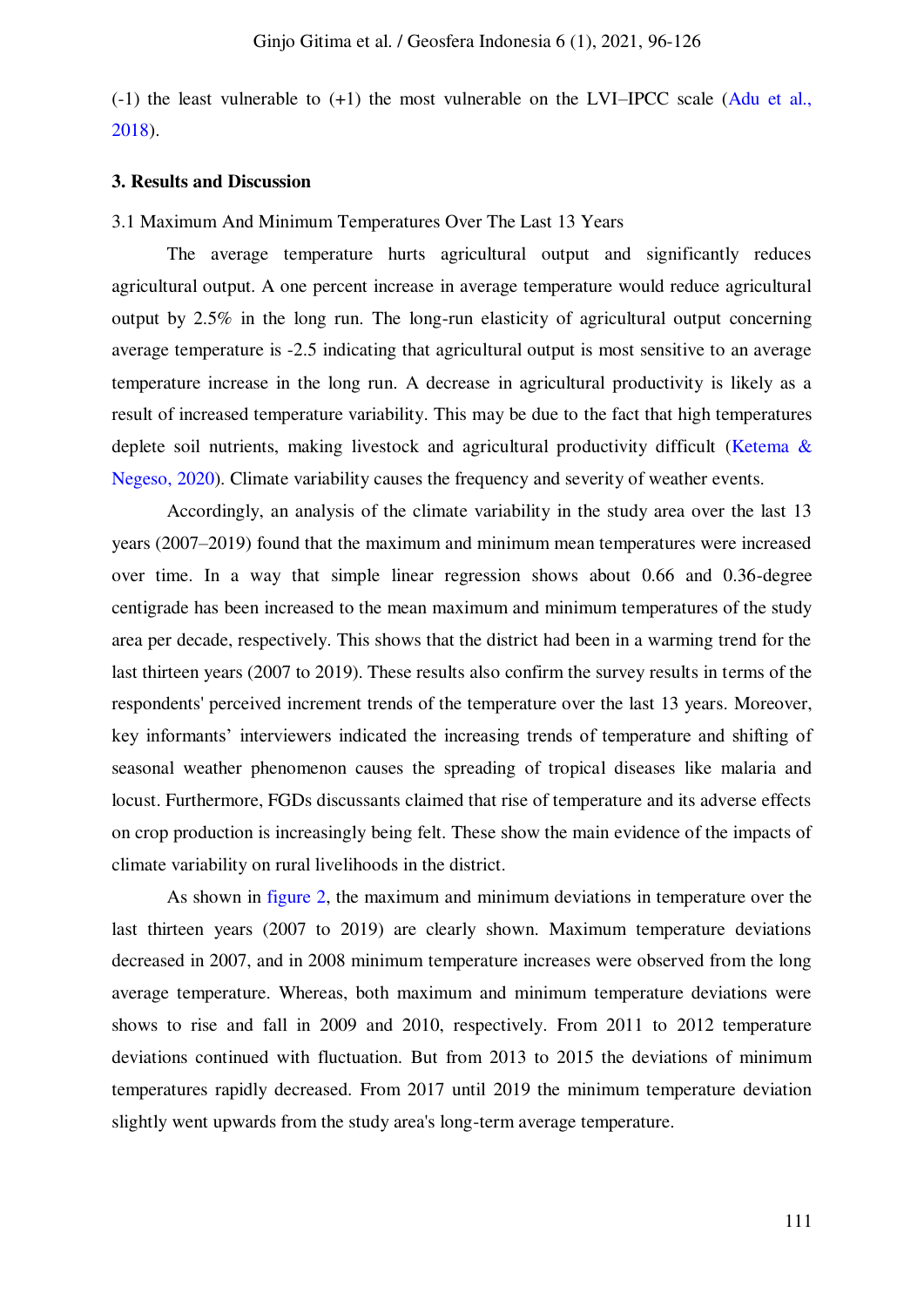

Figure 2. Deviations of maximum and minimum temperatures in the study area

<span id="page-16-0"></span>As shown in [figure 3](#page-16-1) the least mean monthly minimum temperature was recorded from 2007 to 2019 in July (14.62 °C), August (14.7 °C), and September (14.68 °C). Whereas, the highest minimum temperatures were recorded in the study area in January (16.3°C), February (16.8 $^{\circ}$ C), and March (16.5 $^{\circ}$ C) from 2007 to 2019. The highest mean monthly maximum temperature was recorded in January (29.75 °C), February 30.46 °C) and March (30.5 °C) for the period of 2007 to 2019. While, the least mean monthly maximum temperature was recorded in July (24.6 °C), August (25 °C), and September (25.6 °C). Similarly, the study made by [Kedir & Tekalign \(2016\)](#page-28-8) in the pastoral community of the Karrayu people in the Oromia region reported that the mean maximum monthly temperature indicates an increasing trend except for July and August.



<span id="page-16-1"></span>Figure 3. Mean monthly minimum and maximum temperatures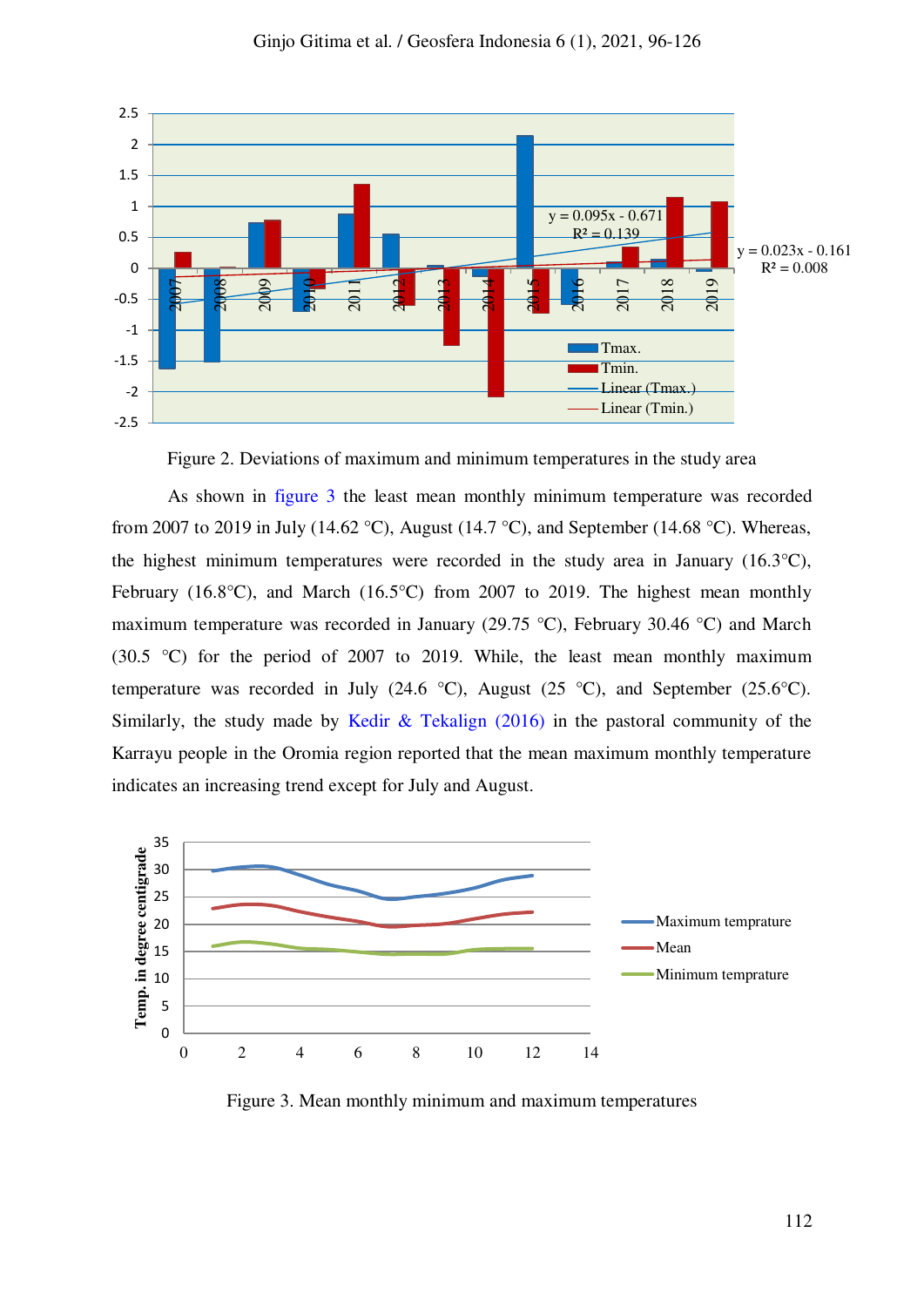3.2 Rainfall Anomaly Over The Last 13 Years: Standardized Precipitation Index (SPI)

Rainfall in Ethiopia is a major input in determining output due to this the country is named as rain-fed agriculture, where rainfall play an important role (Ketema &Negeso, [2020\)](#page-1-1). As shown in [figure 4](#page-18-0) the analysis of metrological data of rainfall indicates the annual temporal variations. The annual rainfall variability from 2007 through 2019 can be detected from the CV value. The result showed that the study area's annual temporal CV was 19.5 percent, indicating a low variability in rainfall. According to Asfaw et al. (2018), CV below 20% implies less variability and hence annual rainfall experienced less variability. However, key informant interviewers indicated that climate variability has become unpredictable and associated with erratic rainfall. They also claimed that rainfall's erratic nature brings indescribable hardship to study communities as most of them expressed unhappiness to the current irregular, and unstable nature of rainfall currently experienced. Similar findings have been found by [Araro et al. \(2019\)](#page-26-12) in Konso district of Southern Ethiopia, unexpected rain followed by heavy flood and drought. These variations in rainfall pattern have a direct impact on crop yields, livestock production and price fluctuation from the agricultural perspective. Also, FGDs discussants reported there is a high variability of rainfall and rainy seasons could either delay when farmers predict a fall of rains when they least expected them in the district. Therefore, FGDs discussants suggested livelihood diversification strategies, and water harvesting methods during the rainy seasons should be the best options to adapt to existing rain variability and extreme weather events. Likewise, [Kedir & Tekalign \(2016\)](#page-28-8) suggested that proper use of water harvesting technology should be devised to use and manage the intense rainfall of July and August in their study in central Ethiopia. Moreover, early warning systems and integrated watershed and environmental management measures are required to minimize/avoid disaster and design possible remedial actions.

The rainfall anomaly also witnessed for the presence of annual variability and the trends being below the long-term average. As shown in [figure 4,](#page-18-0) the SPI (rainfall anomalyvariability and irregularity) can identify and monitor droughts. The evaluation of SPI at a certain location is based on a series of accumulated rainfall for a different monthly time scale in a year. The rainfall series is fitted to probability distributions that are subsequently transformed into normal distributions. It follows that the average SPI for the target location and the chosen period is zero. Negative SPI numbers specify less than median or long-term average rainfall, whereas positive SPI values indicate greater than median rainfall [\(Mohammed & Scholz, 2019\)](#page-29-11).

[Figure 4](#page-18-0) also clearly shows the variation of rainy years (wet) and years of drought (dry) episodic pattern. The results of the last 13 years indicated; seven years (53.8%) received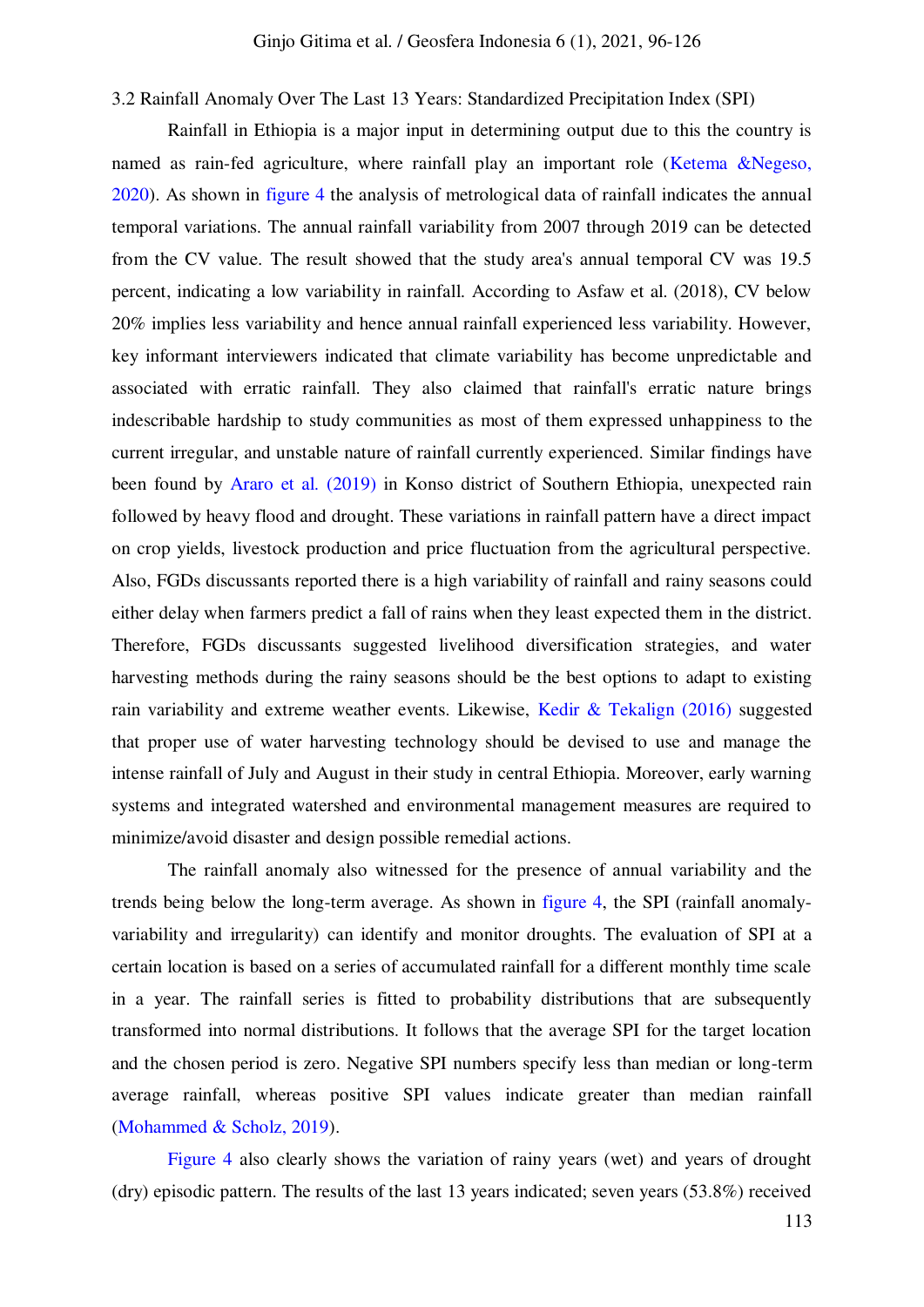below the long-run average rainfall whereas 6 years (46%) obtained above long-term average rainfall. Of the major drought events, such as 2007, 2008, and 2009, have been observed in the study period. This implies the district received below the long-term mean rainfall, but their severities were different based on SPI. The 2007 rainfall amount emerged as the lowest record in the observation period, and according to the drought severity classes used by [Azene](#page-26-13)  [et al. \(2018\),](#page-26-13) the year 2007 marked the extreme drought year in the study area. The result also indicated that the years 2010 to 2014 received surplus rainfall from the average mean with positive SPI values. This identified the probability of the highest erosion and flood occurrences in the district, but its occurrence was not recorded. Consecutive negative SPI values were observed from 2015 to 2018 followed in 2019 slightly recorded above normal average rainfall [\(figure 4\)](#page-18-0).



Figure 4. Standardized precipitation index (SPI) for the study area

<span id="page-18-0"></span>3.3 Monthly Standard Deviations of Rainfall

The result in [table 3](#page-19-0) shows that the rainfall data recorded in 2007–2019 are characterized by a significant variability of monthly rainfall in the district. The lowest average rainfalls were recorded among the months whereby January (18.6 mm), February (24.87 mm), and November (39.5 mm) followed in March (44.3 mm). Whereas, the highest average monthly rainfall was recorded in August (323 mm), July (299.5 mm), and September (297.4 mm), followed by May (289.7 mm) in study period between 2007 and 2013.

The standard deviation is one way of summarizing the spread of a probability distribution; it directly related with the degree of uncertainty allied thru predicting the value of a random variables. High values indicate more uncertainty than low values [\(Teshome,](#page-30-6)  [2016\)](#page-30-6). Accordingly, May (129.6), April (79.5), and October (77.8) had the highest standard deviation indicates more uncertainty in the district (Table 3). While, January (18.7),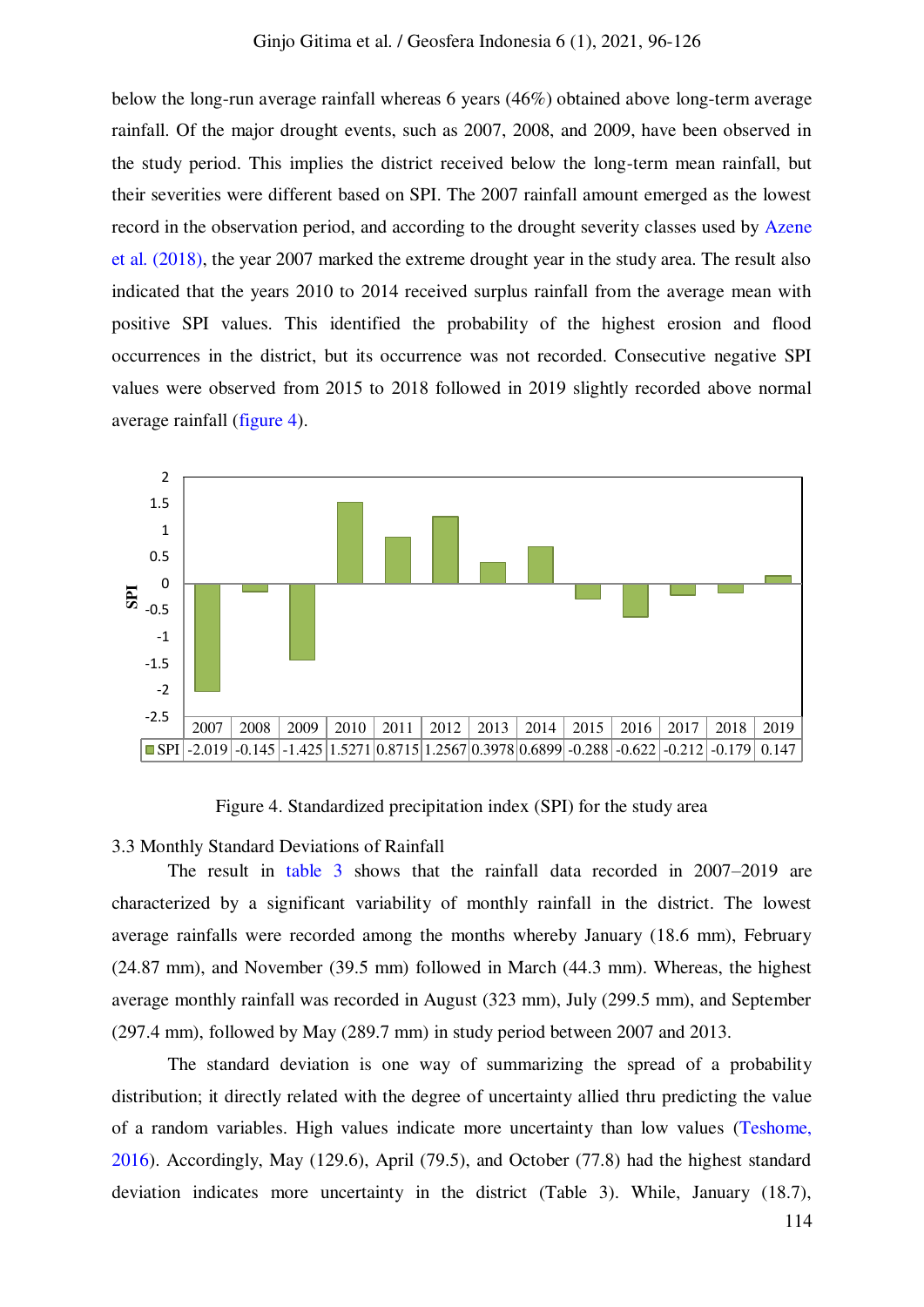November (22.84), and February (26.3) and the lowest standard deviations followed by December (43.7). It has been observed from the study that rainfall is generally at its peak among August, July, and September, receiving more than three fourth of the amount of rainfall in these months.

<span id="page-19-0"></span>Table 3. Monthly mean rainfall, standard deviations, coefficient of variations and rainfall coefficient for 2007-2019

| Month        |     | Jan. Feb. Mar Apr. May Jun. Jul.                                  |     |             |      |      |      | Aug. Sept. Oct. |                | Nov. Dec. |      |
|--------------|-----|-------------------------------------------------------------------|-----|-------------|------|------|------|-----------------|----------------|-----------|------|
| Mean<br>(mm) |     | 18.6 24.87 44.3 172.8 289.7 217.6 299.5 323 297.4 128.4 39.5 47.9 |     |             |      |      |      |                 |                |           |      |
| <b>STEDV</b> |     | 18.7 26.3 55 79.5 129.6 60.7 75 75.3 97.3 77.8 22.84 43.7         |     |             |      |      |      |                 |                |           |      |
| CV           | 1.0 | 1.06                                                              | 1.3 | $0.46$ 0.45 | 0.28 | 0.25 | 0.23 | 0.33            | $0.60^{\circ}$ | 0.58      | 0.92 |

**Note**: STEDV=Standard deviations of each month, CV=Coefficient of variation

3.4 Households' Livelihood Vulnerability Index (LVI)

Practically, assessment of livelihood vulnerability is too complicated and difficult to be covered all because there are many aspects, dimensions and factors that relating to livelihood vulnerability, e.g., economic, political, demography, etc., and it was certainly mentioned in some reports [\(Can et al., 2013\)](#page-27-13). This study only focuses on some major components that influence rural livelihoods in agricultural lands of households due to climate variability in the Tercha District of Dawuro zone.

The results of LVI standardized average scores of all 13 indexed major components calculated from 45 subcomponents or indicators commune are presented collectively in Table 4. The indices being relative values were compared across the two kebeles such as Wara Gesa and Mela Gelda. Overall Wara Gesa (0.60) households had a high livelihood vulnerability index with dominant major components of natural, physical, social capital, and livelihood strategies than Mela Gelda (0.56). An indexed major component range of (0.50) to (0.73) and (0.38) to (0.62) in Wara Gesa and Mela Gelda, respectively, showing a high degree of vulnerability to climate variability-related natural hazards.

3.4.1 Human Capital Vulnerability

As indicated in [table 4,](#page-23-0) the indexed capital as human capital consisted of three major components and ten indicators. The vulnerability index of the LVI's human capital major components showed that Mela Gelda (0.59) was more vulnerable to climate variability than Wara Gesa (0.52). A higher number of households causes the higher vulnerability on the health component index of Mela Gelda (0.70) travel high distance to health facility/center than Wara Gesa (0.67). Mela Gelda recorded a higher percentage (44.8) of households with family member got chronic illness due to climate variability induced hazards than Wara Gesa (34.2). Households in Mela Gelda also reported that a higher percentage (52.4) of malaria in their locality than Wara Gesa (37.3). Mela Gelda also showed a higher vulnerability on the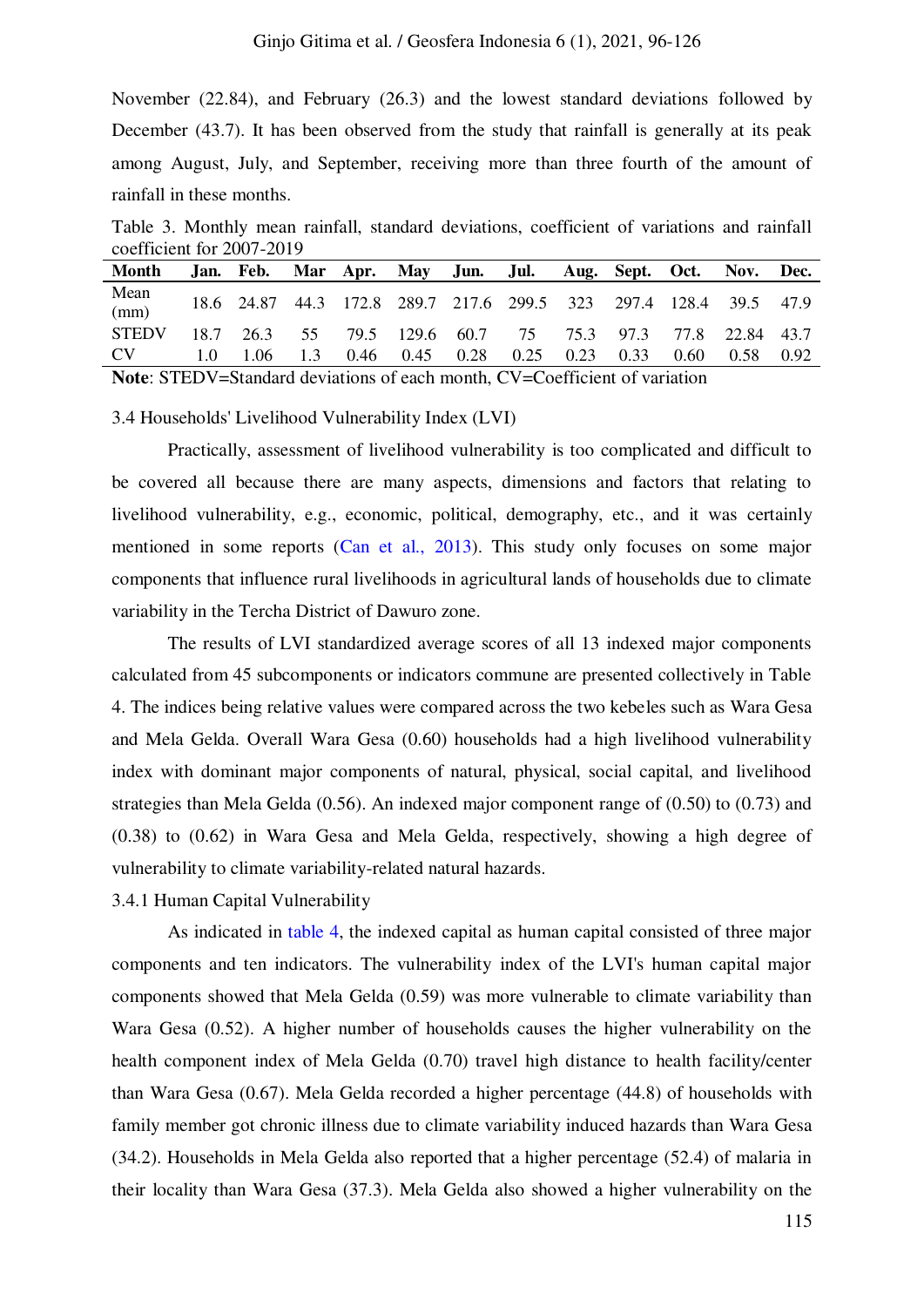knowledge and skills indexed major component (0.72) than Wara Gesa (0.63), these were caused by lower years spent on the education of household heads for Mela Gelada (0.89) than Wara Gesa (0.55), and a large percentage of household heads never got vocational training about climate adaptation strategies for Mela Gelda (62.7) than Wara Gesa (58.3). Household heads of Mela Gelda also reported a higher percentage (85.7) had no information about climate variability and natural hazards than Wara Gesa (62.3).

The vulnerability index of the major components of the socio-demographic profile showed that Mela Gelda (0.50) was more vulnerable than Wara Gesa (0.46); these were because of a higher dependency ratio of households in Mela Gelda(0.72) than Wara Gesa (0.56). This could be explained by the fact that the population proportions under 15 and over 65 years that were dependent were greater in Mela Gelda than in Wara Gesakebele. And, high percentages of female-headed households were found in Mela Gelda (25.2) than Wara Gesa (15.7), and a higher average family member in Mela Gelda (0.69) than Wara Gesa (0.62). Similarly, FGDs discussants and key informant interviewers in Mela Gelda suggested that large family size may contribute to households' vulnerability to climate variability induced risks in the case of limited rural livelihood options.

#### 3.4.2 Natural Capital Vulnerability

Climate variability has a higher effect on agricultural land, forests, and water, which are the essential source of rural livelihood sustainability. Climate variability's shortage of natural resources enhances resource-dependent conflict [\(Thakur & Bajagain, 2019\)](#page-30-7). The indexed natural capital consisted of three major components as indicated in [table 4.](#page-23-0) The results of the natural capital of LVI standardized average scores in Wara Gesa (0.73) a higher than Mela Gelda (0.62). Land is an important natural capital and indicator of wealth. In this study, agricultural lands found in sloppy and erosion prone areas, farmers didn't practice structural SWC measures are considered as indicators to measure vulnerability. The major components of land resources were found to be higher vulnerable to climate variability and natural hazards in Wara Gesa (0.69) than Mela Gelda (0.49). When indicators reviewed the major components land resources, Wara Gesa was the most vulnerable in terms of house heads reported high percent rate of soil erosion in Wara Gesa (75) than Mela Gelda (53), having a high percent of farmlands in a sloppy area in Wara Gesa (84) than Mela Gelda (52) and a higher percentage of household heads who didn't practice physical soil and water conservation measures in Wara Gesa (49) than Mela Gelda (42). Moreover, during FGDs the participants reported the most of farmlands situated rugged topography and sloppy area these causes a high rate of soil erosions.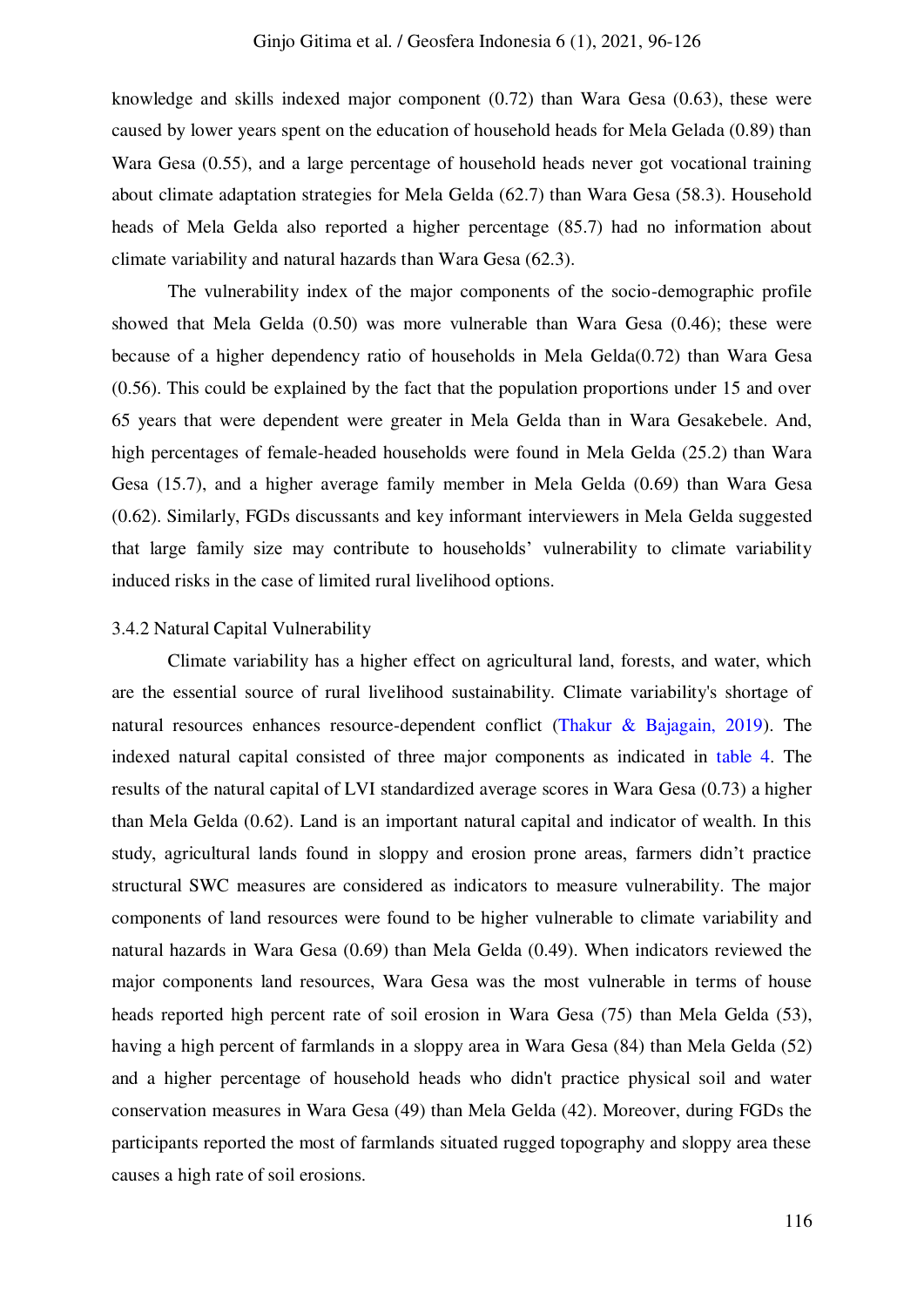In addition, when the total standardized weighted scores of the indicators of forest resources showed that Mela Gelda (0.53) was less vulnerable than Wara Gesa (0.73). These were because of the large percentage of households depending on forest resources recorded in Wara Gesa (73) than Mela Gelda (54). In comparison, the highest percentage of households reported that about a change of tree cover and severe damage to common forests in Mela Gelda than Wara Gesa. The key informant interviewee realized the farmers located near the main roads and close to the market place clear forests because charcoal is their income source.Wara Gesa (0.74) showed a slightly higher vulnerability standardized score in terms of water resources than Mela Gelda (0.70) on this aggregated major component. The indicators of water resources were more vulnerable to climate-induced natural hazards due to a high percentage of households reporting water conflict in past years and households to utilize water from unprotected sources.

### 3.4.3 Financial Capital Vulnerability

As indicated in [table 4,](#page-23-0) the indexed financial capital such as income and wealth considered as major components to measure vulnerability. The aggregated indicators' overall standardized average score was shown to be more vulnerable in Mela Gelda (0.60) than Wara Gesa (0.55) to climate variability induced natural hazards. Mela Gelda (0.66) showed a slightly higher vulnerability in terms of indicators of average yearly off-farm income than Wara Gesa (0.60), a large percentage of households did not have off-farm employment in Mela Gelda(34.5) than Wara Gesa (28.4). About (46.7) percent of Mela Gelda households reported that they had no access to credit than Wara Gesa (36.2). Results from the survey showed households' average livestock ownership in TLU of households for Mela Gelda (1.66) was less vulnerable than Wara Gesa (1.23), and the average land hold size of households for Mela Gelda (1.87) was less vulnerable than Wara Gesa (1.42).

# 3.4.4 Physical Capital Vulnerability

As shown in [table 4,](#page-23-0) the indexed physical capital consisted of two major components and seven indicators. WaraGesa showed a slightly higher vulnerability (0.72) on the physical capital standardized score than Mela Gelda (0.69). Results from the survey showed the percentage of households with a house roof made of grass of (35) percent for Wara Gesa and (24.5) for Mela Gelda. Other indicators were the highest percentage of households' crops and houses affected by flood in the last 5 years for Wara Gesa (37.4) were more vulnerable to climate variability than Mela Gelda (18.6). About (82.7) percentage of Wara Gesa households reported their houses located in hazard-prone /slope areas and more vulnerable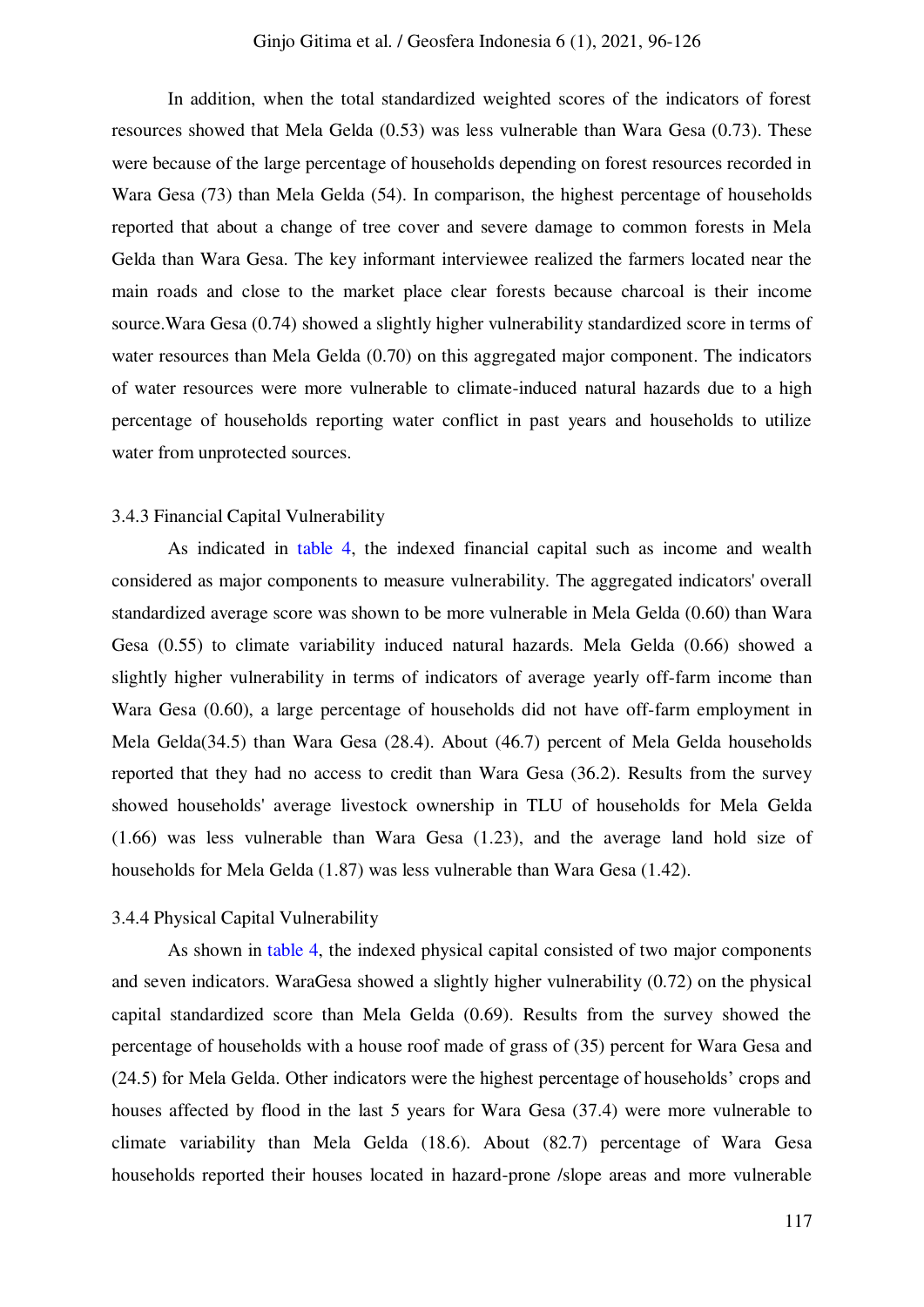than Mela Gelda (56.7). In addition, FGDs discussants suggested most households are engaged in agricultural activities in sloppy areas, but the majority of the households have no plans to protect floods along with rugged topography. By road infrastructure on households' vulnerability to climate variability, the results suggest that levels of vulnerability in WaraGesa (0.72) were slightly highest than WaraGesa (0.69). The cause of the road vulnerability is that a large percentage of households had no transport access all year, and public roads challenged them.

#### 3.4.5 Social Capital Vulnerability

Social capitals such as social networks and relationships, organizational membership, policy and leadership, and service delivery are affected by extreme weather events and natural climatic hazards due to which they have to adjust their social partnership, delay the delivery of services, often make the rural households dispute with the leader due to natural disaster management. As revealed in [table 4,](#page-23-0) the indexed social capital consisted of three major components and nine specific indicators. The vulnerability standardized average score of the social capital major components showed that Mela Gelda (0.64) was more vulnerable to climatic-induced natural hazards than Wara Gesa (0.59).

When indicators reviewed the major components networks and relationships, Wara Gesa was the most vulnerable in terms of households' heads reported that a high percentage of household heads not associated with any organization/cooperative in Wara Gesa (75.3) than Mela Gelda (37.5), and a higher percentage of household heads had loose ties to relatives/neighbors in Wara Gesa (23) than Mela Gelda (12). By organization affiliation on households' vulnerability to climate variability, the results show that levels of vulnerability in WaraGesa (0.38) was highest vulnerable to climate-induced natural hazards than Mela Gelda (0.20), this was because of a high percentage of households not a member of the organization like idir and ikub, etc.

#### 3.4.6 Livelihood Strategies Vulnerability

The indexed livelihood strategies component /profile consisted of four subcomponents/indicators. Considering the percentage of households dependent exclusively on agriculture as a source of income as an indicator a higher vulnerable in Mela Gelda (83) than Wara Gesa (62.4), and average inverse agricultural livelihood diversification index a higher vulnerable in Wara Gesa (0.685) than Mela Gelda (0.50). Wara Gesa (54%) shows a slightly greater vulnerability to climate variability based on the percentage of households unable to save crops for contingency than Mela Gelda (52%). Wara Gesa also showed greater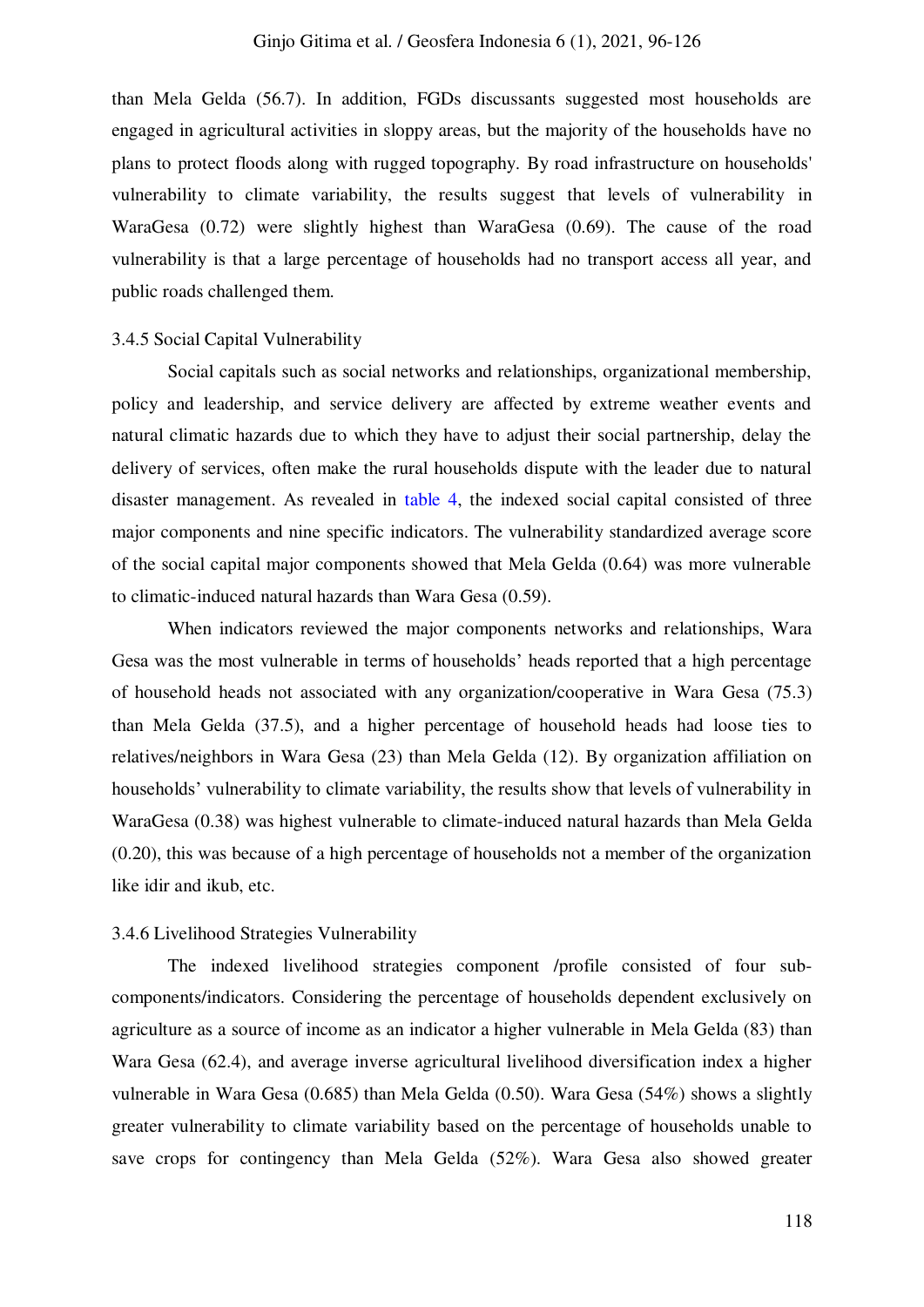# Ginjo Gitima et al. / Geosfera Indonesia 6 (1), 2021, 96-126

vulnerability (77.4 %) on the percentage of households categorized themselves poor than Mela Gelda (63%).

| <b>Indexed major components</b> | Number of      | <b>Indexed capitals and</b> | <b>Standardized average score</b> |           |  |
|---------------------------------|----------------|-----------------------------|-----------------------------------|-----------|--|
|                                 | indicators     | profile                     | Mela Gelda                        | Wara Gesa |  |
| Health                          | 3              |                             |                                   |           |  |
| Skills and knowledge            | 4              | Human                       | 0.59                              | 0.52      |  |
| Socio-demographic profile       | 3              |                             |                                   |           |  |
| Land resources                  | 3              |                             |                                   |           |  |
| Forest resources                | 3              | Natural                     | 0.62                              | 0.73      |  |
| Water                           | 3              |                             |                                   |           |  |
| Income and wealth               | 6              | Financial                   | 0.61                              | 0.56      |  |
| Housing                         | 3              |                             |                                   |           |  |
| Road infrastructure             | 4              | Physical                    | 0.53                              | 0.62      |  |
| Networks and relationships      | $\overline{2}$ |                             |                                   |           |  |
| Organizational affiliation      | 3              | Social                      | 0.38                              | 0.50      |  |
| Policy and leadership services  | 4              |                             |                                   |           |  |
| Livelihood strategies           | 4              | Livelihood strategies       | 0.62                              | 0.65      |  |
| Total average LVI               |                |                             | 0.56                              | 0.60      |  |

<span id="page-23-0"></span>

| Table 4. Summary of the LVI result for indexed major components, and capitals and profile |  |  |  |
|-------------------------------------------------------------------------------------------|--|--|--|
| formula Gelda and Wara Gesa                                                               |  |  |  |



Figure 5. Spider Diagram of the indexed capitals and components of the LVI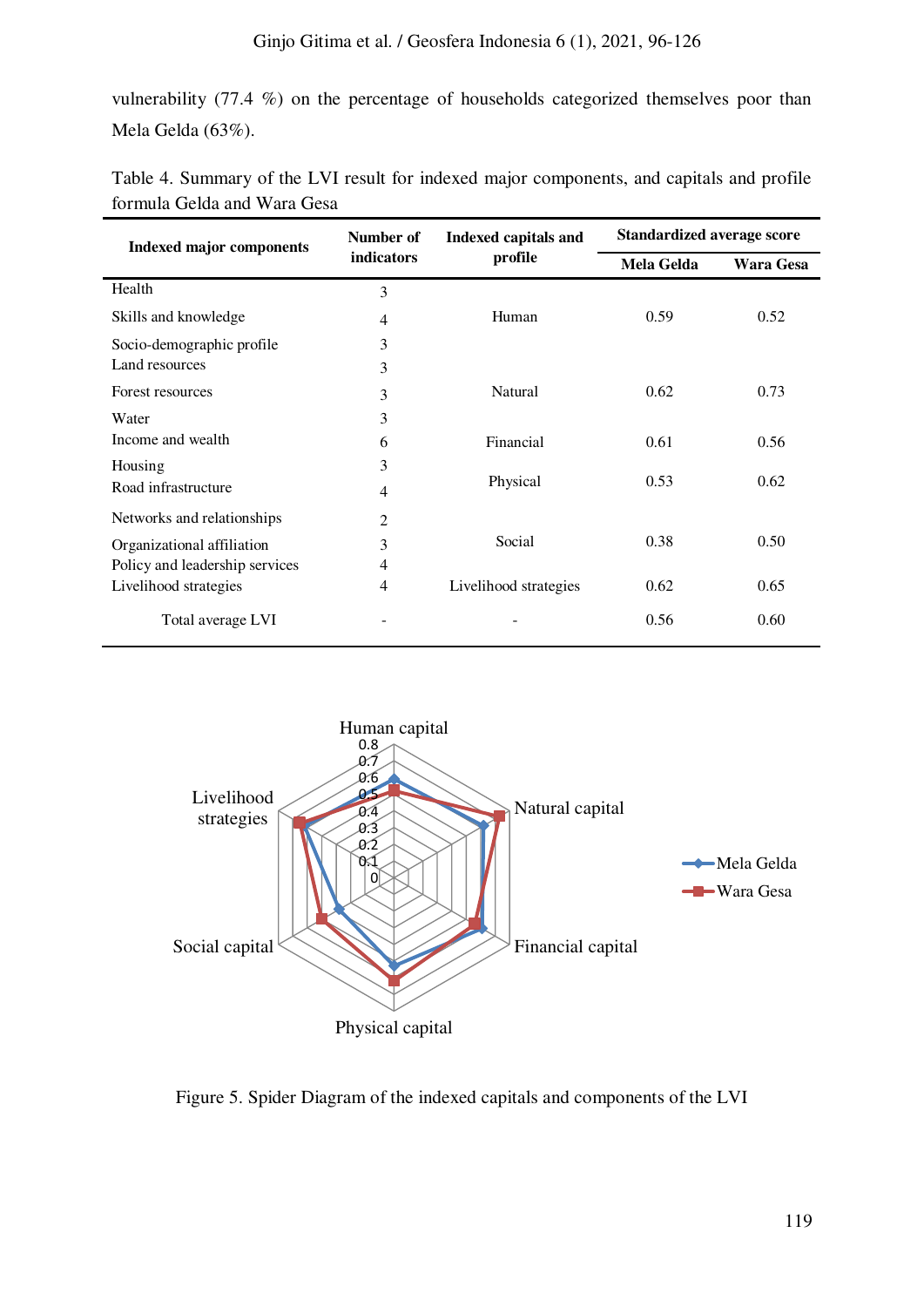# 3.4.7 LVI-IPCC Contributing Factors and Indexed Components

Based on similar indicators that calculate their respective methods of the LVI-IPCC contributing factors were computed by grouping exposure, sensitivity, and adaptive capacity into three groups (Table 5). The LVI–IPCC contributing factors in the study area showed households for Mela Gelada (0.64) have a higher standardized average score than Wara Gesa (0.57). According to the IPCC classification of vulnerability exposure to natural hazards caused by climate variability was a high contributing factor for rural households. Yet, Wara Gesa households (0.55) have a greater capacity for adaptation than MelaGelda (0.47). The sensitivity contributing factor value for Wara Gesa (0.60) is slightly lesser than that of the Mela Gelda (0.62) indicating that Mela Gelda was more sensitive than Wara Gesa. The standardized weighted result of the overall LVI-IPCC score was for Mela Gelda (0.105) and for Wara Gesa (0.012), indicating that the showing of the incidence of great vulnerable conditions of rural households to climate variability-induced natural hazards in the district which is a similar result to that of the LVI standardized weighted scores.

| <b>IPCC</b> contributing<br>factors to<br>vulnerability | <b>Indexed major components</b>            | Number of<br><i>indicators</i> | <b>Mela</b><br>Gelda | Wara Gesa |
|---------------------------------------------------------|--------------------------------------------|--------------------------------|----------------------|-----------|
| Exposure $(e)$                                          | Natural hazards and climate<br>variability | 5                              | 0.64                 | 0.57      |
| Adaptive capacity (a)                                   | Socio-demographic profile                  | 3                              |                      |           |
|                                                         | Livelihood strategies                      | 4                              | 0.47                 | 0.55      |
|                                                         | Social networks                            | $\overline{2}$                 |                      |           |
| Sensitivity (s)                                         | Health, knowledge and skills               | 7                              |                      |           |
|                                                         | Natural capitals                           | 9                              | 0.62                 | 0.60      |
|                                                         | Financial capital & wealth                 | 6                              |                      |           |
| LVI-IPCC value                                          |                                            |                                | 0.105                | 0.012     |

Table 5. LVI–IPCC contributing factors calculation for households (Mela Gelda & Wara Gesa)

**Note** : LVI-IPCC= [Exposure-Adaptive capacity] × Sensitivity

[Figure 6](#page-25-0) also shows the vulnerability triangle that plots scores of contributing factors for adaptive capacity, exposure, and sensitivity. The vulnerability triangle reveals that the livelihoods in agricultural land of rural households in Wara Gesa were more vulnerable in terms of household adaptations' capacity considering the major components of the sociodemographic profile, livelihood strategies, and social networks. The rural livelihoods in agricultural land of households in Mela Gelda were more exposed than Wara Gesa to climate variability and slightly sensitive to climate variability, taking into consideration of the health, and knowledge and skills, natural capitals, and financial capitals of the households in the study area.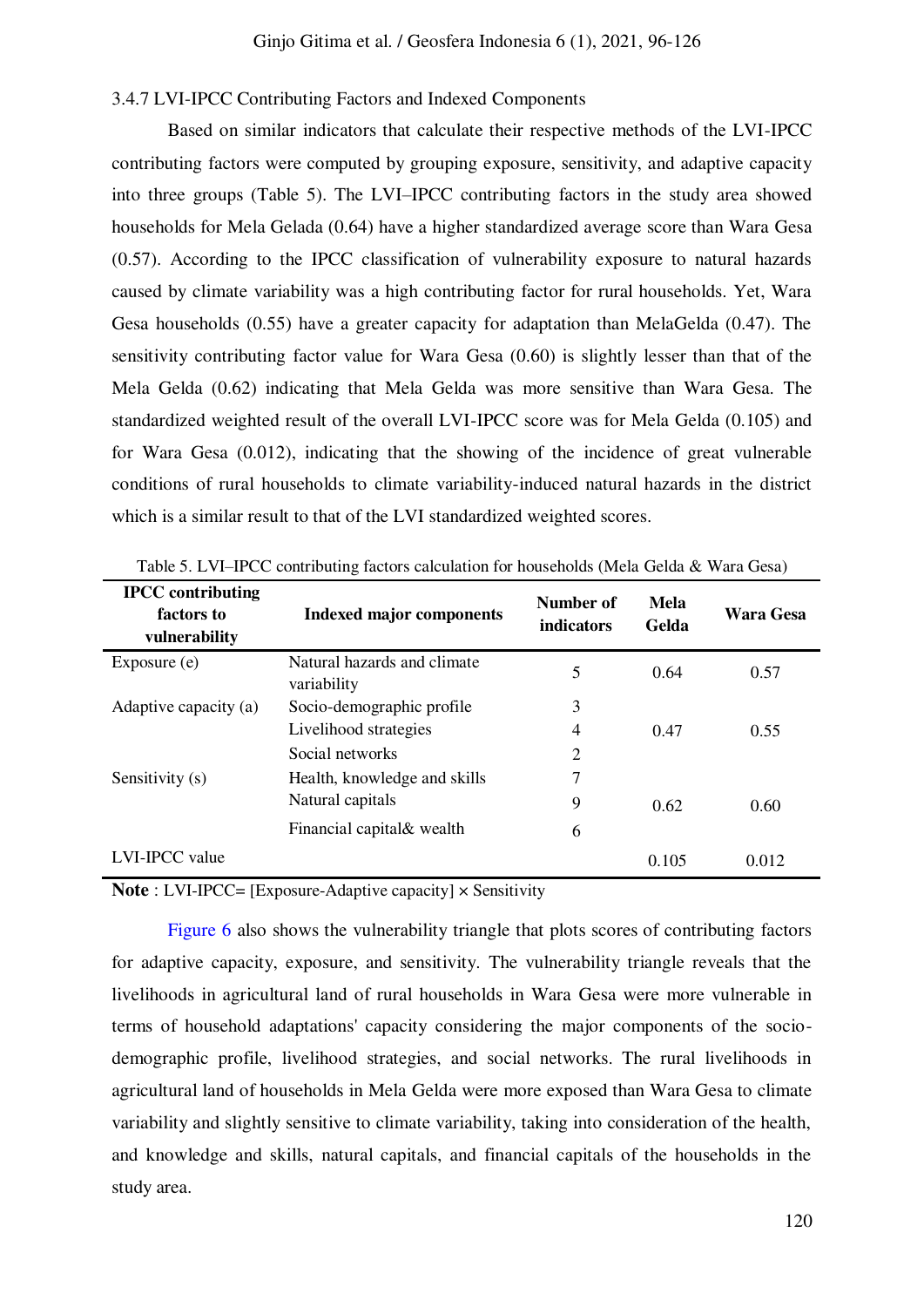

Figure 6. Vulnerability triangle of LVI-IPCC contributing factors

#### <span id="page-25-0"></span>**4. Conclusion**

Rural households in Mela Gelda were a higher vulnerable than those in Wara Gesa in terms of indexed major components such as health, skill, and knowledge, socio-demographic profile, income and wealth, policy and leadership services. In comparison, farm households in Wara Gesa were more vulnerable in terms of land resources, forest resources, water resources, networks and relationships, organizational affiliation, and livelihood strategies. The livelihoods in agricultural land of rural households in Wara Gesa were more vulnerable in terms of the capacity for household adaptations considering socio-demographic profile, livelihood strategies, and social networks. The rural households in Mela Gelda also more exposed than Wara Gesa to climate variability and slightly sensitive to climate variability, considering the health, knowledge and skills, natural capitals, and financial capitals of the households in the study area. Hence, interventions including road infrastructure construction, integrated with watershed management, specific area early warning information system, livelihood diversification, afforestation/reforestation, and land degradations rehabilitation should be a better response to climate variability-induced natural hazards in the study area.

#### **Conflict of Interest**

The authors declare that there is no conflict of interest.

## **Acknowledgments**

The authors would like to thank the Tercha district agricultural offices experts for their support in providing the necessary data for the study. In addition, we have enormously benefited from the study communities, and they shared for us their knowledge and experiences with patience without the feeling of tiredness. We also wish to thanks the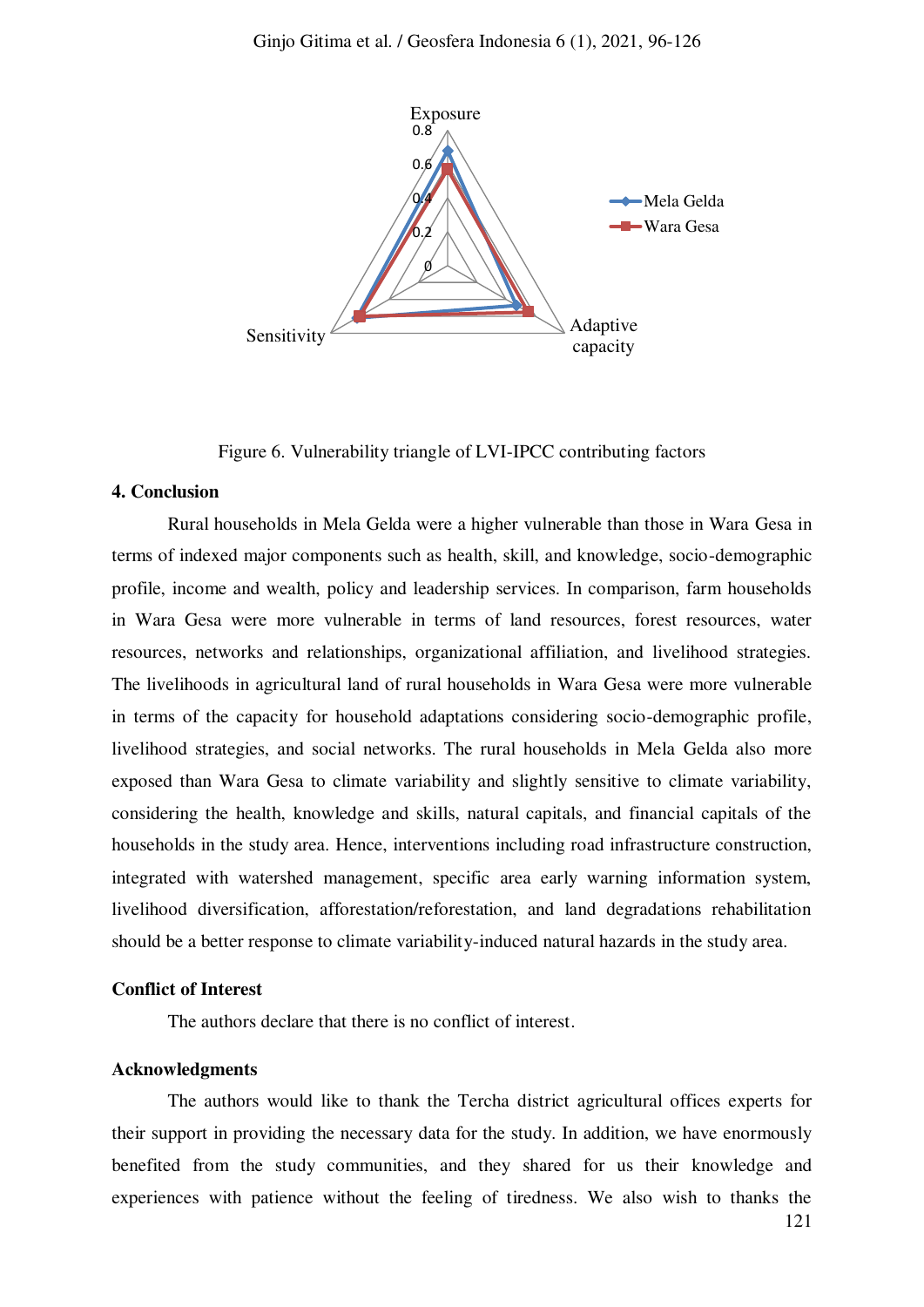<span id="page-26-8"></span>Regional Meteorological Agency (Hawassa station) and zonal agricultural offices fortheir assistance in giving necessary data.

# <span id="page-26-7"></span>**References**

- <span id="page-26-2"></span>Abebe, Z. T. (2014). The potentials of local institutions for sustainable rural livelihoods: the case of farming households in Dawuro Zone, Ethiopia. [Public Policy and](http://pparnet.com/journals/ppar/Vol_2_No_2_June_2014/6.pdf)  [Administration Review, 2\(2\), 95](http://pparnet.com/journals/ppar/Vol_2_No_2_June_2014/6.pdf)–129.
- <span id="page-26-0"></span>Ademe, D., Ziatchik, B. F., Tesfaye, K., Simane, B., Alemayehu, G., &Adgo, E. (2020). Climate trends and variability at adaptation scale: Patterns and perceptions in an agricultural region of the Ethiopian Highlands. *Weather and Climate Extremes*, 100263. [https://doi.org/10.1016/j.wace.2020.100263.](https://doi.org/10.1016/j.wace.2020.100263)
- <span id="page-26-11"></span><span id="page-26-10"></span><span id="page-26-4"></span>Adu, D. T., Kuwornu, J. K., Anim-Somuah, H., & Sasaki, N. (2018). Application of livelihood vulnerability index in assessing smallholder maize farming households' vulnerability to climate change in Brong-Ahafo region of Ghana. *Kasetsart Journal of Social Sciences*, *39*(1), 22-32[. https://doi.org/10.1016/j.kjss.2017.06.009.](https://doi.org/10.1016/j.kjss.2017.06.009)
- <span id="page-26-9"></span><span id="page-26-1"></span>Amuzu, J., Kabo-Bah, A. T., Jallow, B. P., &Yaffa, S. (2018). Households' Livelihood Vulnerability to Climate Change and Climate Variability: A Case Study of the Coastal Zone, The Gambia. *Journal of Environment and Earth Science*, *8*(1), 35-46. [https://doi.org/10.13140/RG.2.2.36057.42081.](https://doi.org/10.13140/RG.2.2.36057.42081)
- <span id="page-26-12"></span>Araro, K., Legesse, S. A., & Meshesha, D. T. (2020). Climate Change and Variability Impacts on Rural Livelihoods and Adaptation Strategies in Southern Ethiopia. *Earth Systems and Environment*, *4*(1), 15–26.<https://doi.org/10.1007/s41748-019-00134-9>
- Asfaw, A., Simane, B., Hassen, A., Bantider, A. (2018). Variability and time series trend analysis of rainfall and temperature in north Central Ethiopia: a case study in Woleka sub-basin. *Weather and Climate Extremes,* 19, 29–41. <https://doi.org/10.1016/j.wace.2017.12.002>
- <span id="page-26-5"></span>Asrat, P., & Simane, B. (2017). Characterizing vulnerability of crop-based rural systems to climate change and variability: agro-ecology specific empirical evidence from the Dabus watershed, north-West Ethiopia. *American Journal of Climate Change*, *6*(4), 643-667.DOI: [10.4236/ajcc.2017.64033.](https://doi.org/10.4236/ajcc.2017.64033)
- <span id="page-26-13"></span><span id="page-26-3"></span>Azene, Y. B., Zeleke, M. T., & Chekole, A. B. (2018). Vulnerability of mountain communities to climate change and natural resources scarcity in Northwest Ethiopia: the case of Debark Woreda. *Journal of Degraded and Mining Lands Management*, *6*(1), 1467. [https://doi.org/10.15243/JDMLM.2018.061.1467.](https://doi.org/10.15243/JDMLM.2018.061.1467)
- <span id="page-26-6"></span>Teshome`, M., & Baye, A. (2018). Climate variability, communities' perceptions and land management strategies in Lay Gayint Woreda, Northwest Ethiopia. *Journal of Degraded and Mining Lands Management*, *5*(3), 1217–1235. [https://doi.org/10.15243/jdmlm.2018.053.1217.](https://doi.org/10.15243/jdmlm.2018.053.1217)
- Bore, G., & Bedadi, B. (2015). Impacts of land use types on selected soil physico-chemical properties of Loma Woreda, Dawuro Zone, Southern Ethiopia. *Science, Technology and Arts Research Journal*, *4*(4), 40-48. DOI: [http://dx.doi.org/10.4314/star.v4i4.6.](http://dx.doi.org/10.4314/star.v4i4.6)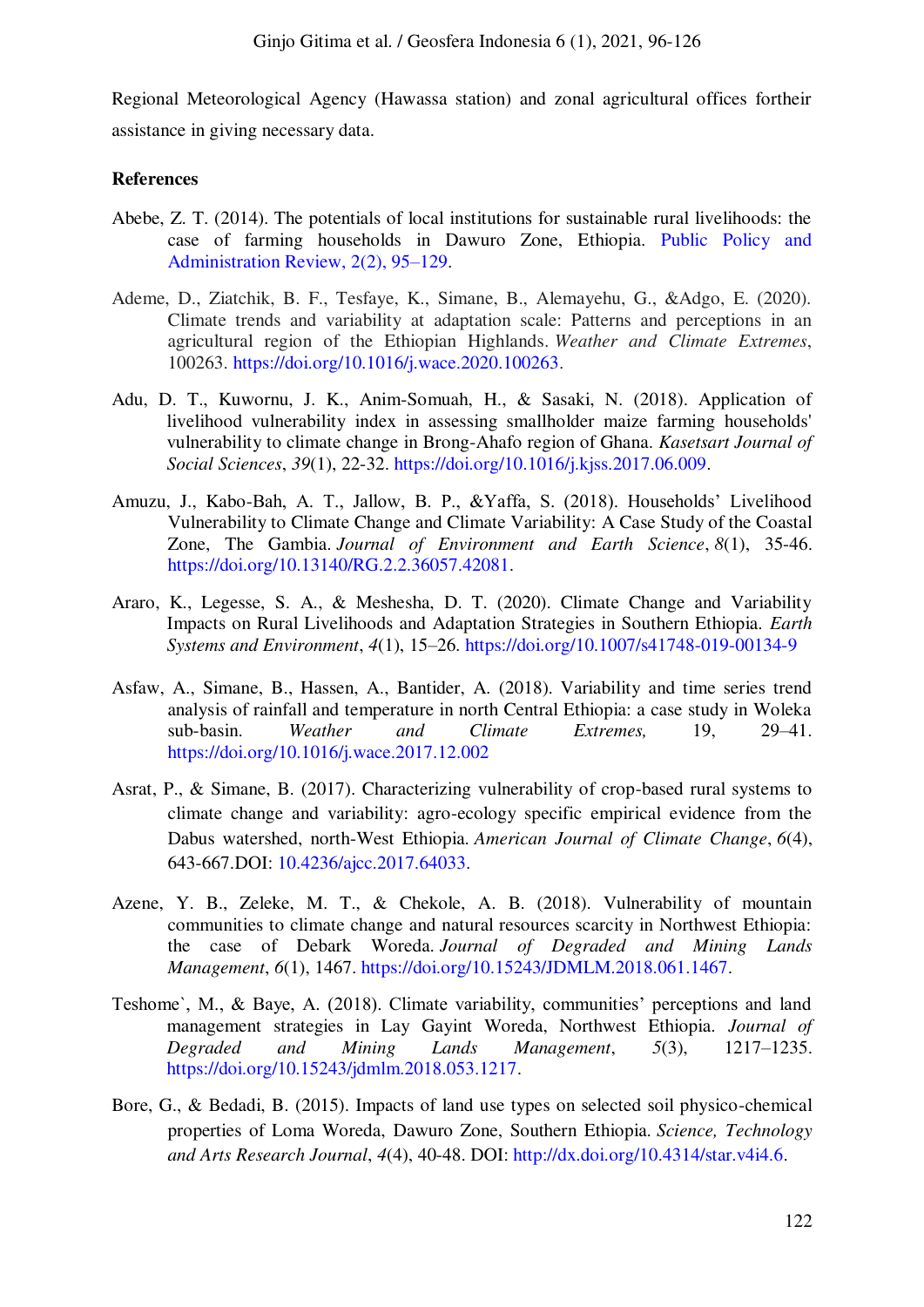- <span id="page-27-13"></span><span id="page-27-12"></span><span id="page-27-11"></span><span id="page-27-10"></span><span id="page-27-4"></span>Can, N. D., Tu, V. H., & Hoanh, C. T. (2013). Application of livelihood vulnerability index to assess risks from flood vulnerability and climate variability: A case study in the Mekong Delta of Vietnam. *Journal of Environmental Science and Engineering*, *2*(8), 476-86.
- <span id="page-27-2"></span>Conway, D., & Schipper, E. L. F. (2011). Adaptation to climate change in Africa: Challenges and opportunities identified from Ethiopia. *Global Environmental Change*, *21*(1), 227-237.doi: 10.1016/j.gloenvcha.2010.07.013.
- <span id="page-27-8"></span>Dendir, Z., & Simane, B. (2019). Livelihood vulnerability to climate variability and change in different agroecological zones of Gurage Administrative Zone, Ethiopia. *Progress in Disaster Science*, *3*, 100035[.https://doi.org/10.1016/j.pdisas.2019.100035.](https://doi.org/10.1016/j.pdisas.2019.100035)
- <span id="page-27-7"></span>Dercon S. Hoddinott J. Woldehanna T. (2005). Vulnerability and shocks in 15 Ethiopian villages, 1999-2004. *J Afr Econ,* 14:559–585.
- Deressa, T. T., Hassan, R. M., & Ringler, C. (2009). *Assessing household vulnerability to climate change The Case Of Farmers In The Nile Basin Of Ethiopia* (Vol. 935). Washington : Intl Food Policy Res Inst.
- <span id="page-27-5"></span>Deressa, T., Hassan, R. M., & Ringler, C. (2008). *Measuring Ethiopian farmers' vulnerability to climate change across regional states*. Washington : Intl Food Policy Res Inst.
- Dessai, S., & Hulme, M. (2004). Does climate adaptation policy need probabilities? *Climate Policy*, *4*(2), 107–128. [https://doi.org/10.1080/14693062.2004.9685515.](https://doi.org/10.1080/14693062.2004.9685515)
- <span id="page-27-0"></span>Echeverría, D., & Terton, A. (2016). *Review of current and planned adaptation action in Ethiopia*. Retrieved from [https://idl-bnc-idrc.dspacedirect.org/handle/10625/55864.](https://idl-bnc-idrc.dspacedirect.org/handle/10625/55864)
- <span id="page-27-6"></span>Endalew, H. A., & Sen, S. (2020). Effects of climate shocks on Ethiopian rural households: an integrated livelihood vulnerability approach. *Journal of Environmental Planning and Management*, *64*(3), 399–431.<https://doi.org/10.1080/09640568.2020.1764840>.
- <span id="page-27-1"></span>Fellmann, T. (2012). The assessment of climate change-related vulnerability in the agricultural sector: reviewing conceptual frameworks. Paper presented at FAO/OECD Workshop. Rome , Italy.
- Few, R., Satyal, P., McGahey, D., Leavy, J., Budds, J., Assen, M., ...& Bewket, W. (2015). *Vulnerability and adaptation to climate change in the semi-arid regions of East Africa*. Retrieved from [https://idl-bnc-idrc.dspacedirect.org/handle/10625/57427.](https://idl-bnc-idrc.dspacedirect.org/handle/10625/57427)
- <span id="page-27-9"></span>Folke, C. (2006). Resilience: The emergence of a perspective for social-ecological systems analyses. *Global Environmental Change*, *16*(3), 253–267. [https://doi.org/10.1016/j.gloenvcha.2006.04.002.](https://doi.org/10.1016/j.gloenvcha.2006.04.002)
- <span id="page-27-3"></span>Ford, J.D., Keskitalo, E.C.H., Smith, T., Pearce, T., Berrang-Ford, L., Duerden, F. and Smit, B. (2010). Case study and analogue methodologies in climate change vulnerability research. Chicester, UK : John Wiley and Sons, Ltd.
- Gezie, M. (2019). Farmer's response to climate change and variability in Ethiopia: A review. *Cogent Food & Agriculture*, *5*(1), 1613770. [https://doi.org/10.1080/23311932.2019.1613770.](https://doi.org/10.1080/23311932.2019.1613770)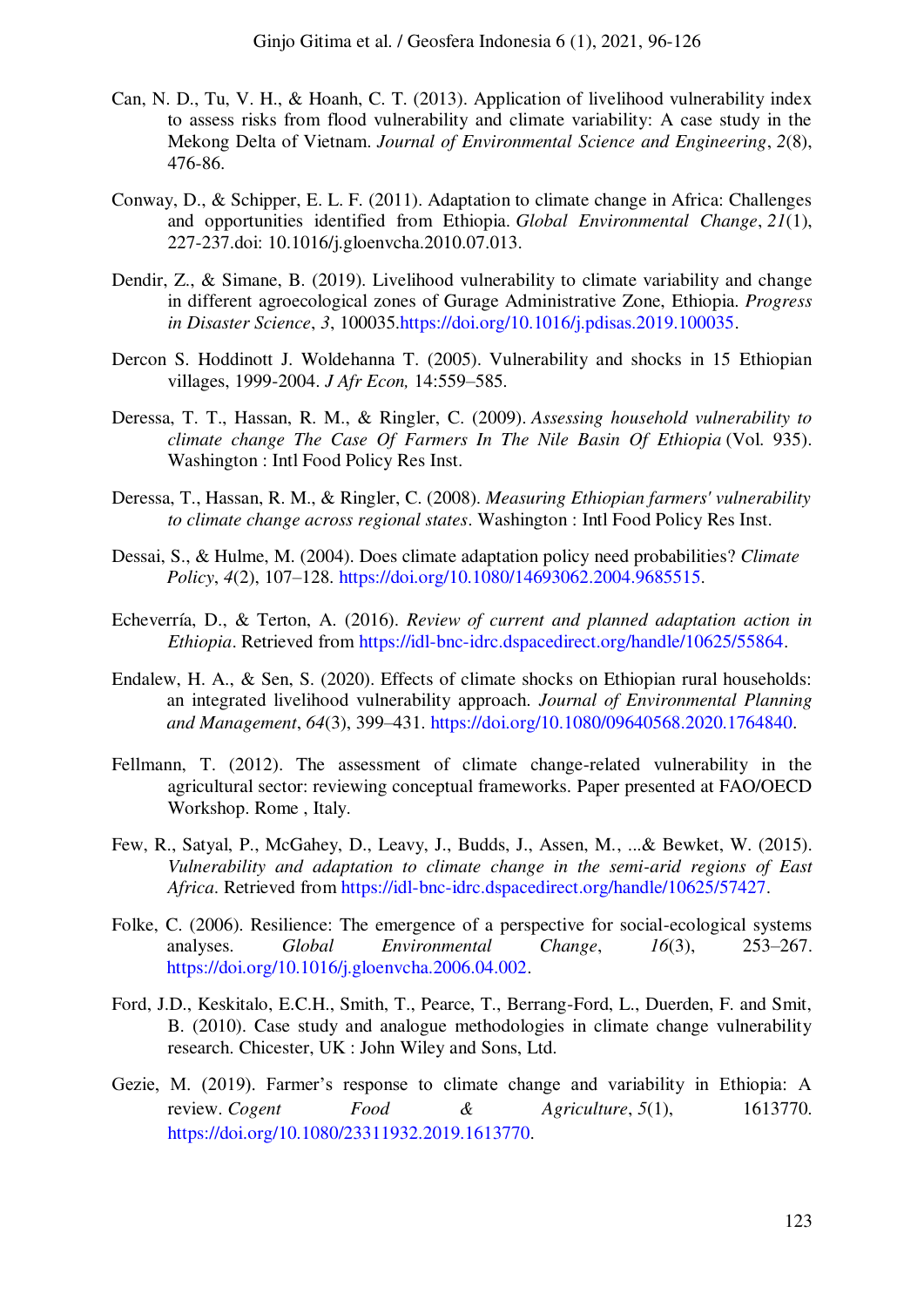- <span id="page-28-6"></span><span id="page-28-5"></span><span id="page-28-4"></span><span id="page-28-3"></span>Gitima, G. & Legesse, A. (2019). Determinants of Farmers' Decision to Use Improved Land Management Practice in Gindara Watershed, Southern Ethiopia. *Ethiopian Journal of Environment and Development, 2(2); 17–3*4.
- <span id="page-28-7"></span>Hahn, M. B., Riederer, A. M., & Foster, S. O. (2009). The Livelihood Vulnerability Index: A pragmatic approach to assessing risks from climate variability and change-A case study in Mozambique. *Global Environmental Change*, *19*(1), 74–88. [https://doi.org/10.1016/j.gloenvcha.2008.11.002.](https://doi.org/10.1016/j.gloenvcha.2008.11.002)
- Huai, J. (2016). Role of livelihood capital in reducing climatic vulnerability: insights of Australian Wheat from 1990–2010. *PloS one*, *11*(3). [https://doi.org/10.1371/journal.pone.0152277.](https://doi.org/10.1371/journal.pone.0152277)
- <span id="page-28-2"></span>Huong, N. T. L., Yao, S., & Fahad, S. (2019). Assessing household livelihood vulnerability to climate change: The case of Northwest Vietnam. *Human and Ecological Risk Assessment: An International Journal*, *25*(5), 1157-1175. [https://doi.org/10.1080/10807039.2018.1460801.](https://doi.org/10.1080/10807039.2018.1460801)
- <span id="page-28-0"></span>IPCC. (2018). *Emissions Scenarios: Summary for Policymakers. A Special Report of IPCC Working Group III. Published for the Intergovernmental Panel on Climate Change*, Retrieved from [www.ipcc.ch.](http://www.ipcc.ch/)
- IPCC, (2014). Summary for policy makers. "*Climate change 2013: The Physical Science Basis",* Contribution of Working Group I to the Fifth Assessment Report of the Intergovernmental Panel on Climate Change. Cambridge : Cambridge University Press.
- <span id="page-28-8"></span>Kedir, H., & Tekalign, S. (2016). Climate variability and livelihood strategies pursued by the pastoral community of the karrayu people, Oromia region, Central Ethiopia. *[East](https://www.ajol.info/index.php/eajsci/article/view/157469)  [African Journal of Sciences](https://www.ajol.info/index.php/eajsci/article/view/157469)*, *10*(1), 61-70.
- Ketema, A. M., & Negeso, K. D. (2020). Effect of climate change on agricultural output in Ethiopia. *Jurnal Perspektif Pembiayaan Dan Pembangunan Daerah*, *8*(3), 195–208. [https://doi.org/10.22437/ppd.v8i3.9076.](https://doi.org/10.22437/ppd.v8i3.9076)
- Krishnamurthy, P. K., Lewis, K., & Choularton, R. J. (2014). A methodological framework for rapidly assessing the impacts of climate risk on national-level food security through a vulnerability index. *Global Environmental Change*, *25*(1), 121–132. [https://doi.org/10.1016/j.gloenvcha.2013.11.004.](https://doi.org/10.1016/j.gloenvcha.2013.11.004)
- <span id="page-28-1"></span>Marelign, A., Addisu, S., & Mekuriaw, A. (2019). Observed and Perceived Climate Change and Variability and Small Holder Farmers' Vulnerability: The Case of Janamora District, Northwestern Ethiopia. *Journal of Environment and Earth Science*. [https://doi.org/10.7176/JEES/9-8-04.](https://doi.org/10.7176/JEES/9-8-04)
- Masuda, Y. J., Castro, B., Aggraeni, I., Wolff, N. H., Ebi, K., Garg, T., … Spector, J. (2019). How are healthy, working populations affected by increasing temperatures in the tropics? Implications for climate change adaptation policies. *Global Environmental Change*, *56*(C), 29–40. [https://doi.org/10.1016/j.gloenvcha.2019.03.005.](https://doi.org/10.1016/j.gloenvcha.2019.03.005)
- Mekonnen, Z., woldeamanuel, T., & kassa, H. (2019). Socio-ecological vulnerability to climate change/variability in central rift valley, Ethiopia. *Advances in Climate Change Research*, *10*(1), 9–20. [https://doi.org/10.1016/j.accre.2019.03.002.](https://doi.org/10.1016/j.accre.2019.03.002)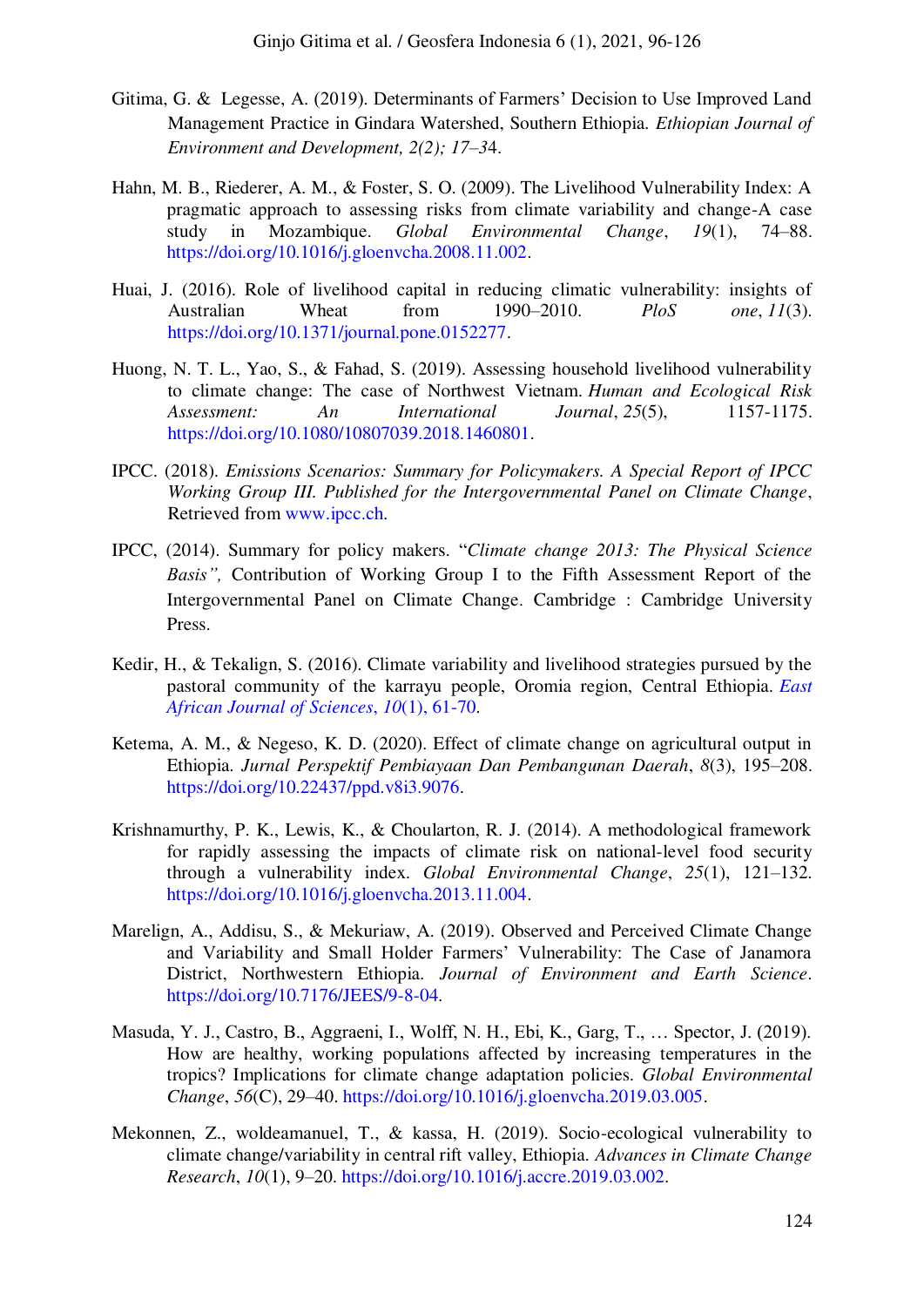- <span id="page-29-11"></span><span id="page-29-3"></span>Mohammed, R., & Scholz, M. (2019). Climate Variability Impact on the Spatiotemporal Characteristics of Drought and Aridityin Arid and Semi-Arid Regions. *Water Resources Management*, *33*(15), 5015–5033. [https://doi.org/10.1007/s11269-019-](https://doi.org/10.1007/s11269-019-02397-3) [02397-3.](https://doi.org/10.1007/s11269-019-02397-3)
- <span id="page-29-8"></span>National Meteorological Agency. (2007). *Climate change national adaptation programme of action (NAPA) of Ethiopia*. Retreived from [https://www.preventionweb.net/files/8522\\_eth01.pdf.](https://www.preventionweb.net/files/8522_eth01.pdf)
- <span id="page-29-10"></span><span id="page-29-7"></span>National Meteorological Agency. (2019). *Weather & Climate information*. Retreived from [www.ethiomet.gov.et.](http://www.ethiomet.gov.et/)
- <span id="page-29-4"></span>Narayanan, K., & Sahu, S. K. (2016). Effects of climate change on household economy and adaptive responses among agricultural households in eastern coast of India. *Current Science*, *110*(7), 1240-1250–1250. [https://doi.org/10.18520/cs/v110/i7/1240-1250.](https://doi.org/10.18520/cs/v110/i7/1240-1250)
- <span id="page-29-2"></span>Neupane, N., Murthy, M. S. R., Rasul, G., Wahid, S., Shrestha, A. B., & Uddin, K. (2013). Integrated biophysical and socioeconomic model for adaptation to climate change for agriculture and water in the Koshi Basin. Handbook of Climate Change Adaptation; Berlin, Germany : Springer.
- Ofoegbu, C., Chirwa, P., Francis, J., & Babalola, F. (2017). Assessing vulnerability of rural communities to climate change: A review of implications for forest-based livelihoods in South Africa. *International Journal of Climate Change Strategies and Management*, *9*(3), 374–386. [https://doi.org/10.1108/IJCCSM-04-2016-0044.](https://doi.org/10.1108/IJCCSM-04-2016-0044)
- <span id="page-29-1"></span>Panthi, J., Aryal, S., Dahal, P., Bhandari, P., Krakauer, N. Y., & Pandey, V. P. (2016). Livelihood vulnerability approach to assessing climate change impacts on mixed agrolivestock smallholders around the Gandaki River Basin in Nepal. *Regional Environmental Change*, *16*(4), 1121–1132. [https://doi.org/10.1007/s10113-015-0833](https://doi.org/10.1007/s10113-015-0833-y) [y.](https://doi.org/10.1007/s10113-015-0833-y)
- <span id="page-29-6"></span>Paul, A., Deka, J., Gujre, N., Rangan, L., & Mitra, S. (2019). Does nature of livelihood regulate the urban community's vulnerability to climate change? Guwahati city, a case study from North East India. *Journal of Environmental Management*, *251*(C), 109591. [https://doi.org/10.1016/j.jenvman.2019.109591.](https://doi.org/10.1016/j.jenvman.2019.109591)
- <span id="page-29-5"></span>Simane, B., Zaitchik, B. F., & Foltz, J. D. (2016). Agroecosystem specific climate vulnerability analysis: application of the livelihood vulnerability index to a tropical highland region. *Mitigation and Adaptation Strategies for Global Change*, *21*(1), 39– 65.<https://doi.org/10.1007/s11027-014-9568-1>
- <span id="page-29-9"></span>Sujakhu, N. M., Ranjitkar, S., He, J., Schmidt-Vogt, D., Su, Y., & Xu, J. (2019). Assessing the livelihood vulnerability of rural indigenous households to climate changes in Central Nepal, Himalaya. *Sustainability*, *11*(10), 1–18. [https://doi.org/10.3390/su11102977.](https://doi.org/10.3390/su11102977)
- <span id="page-29-0"></span>Suryanto, S., & Rahman, A. (2019). Application of livelihood vulnerability index to assess risks for farmers in the Sukoharjo regency and Klaten regency, Indonesia. *Jàmbá - Journal of Disaster Risk Studies*, *11*(1), 1–9. [https://doi.org/10.4102/jamba.v11i1.739.](https://doi.org/10.4102/jamba.v11i1.739)
- Tanner, T., Lewis, D., Wrathall, D., Bronen, R., Cradock-Henry, N., Huq, S., … Thomalla, F. (2015). Livelihood resilience in the face of climate change. *Nature Climate Change*, *5*(1), 23–26. [https://doi.org/10.1038/nclimate2431.](https://doi.org/10.1038/nclimate2431)